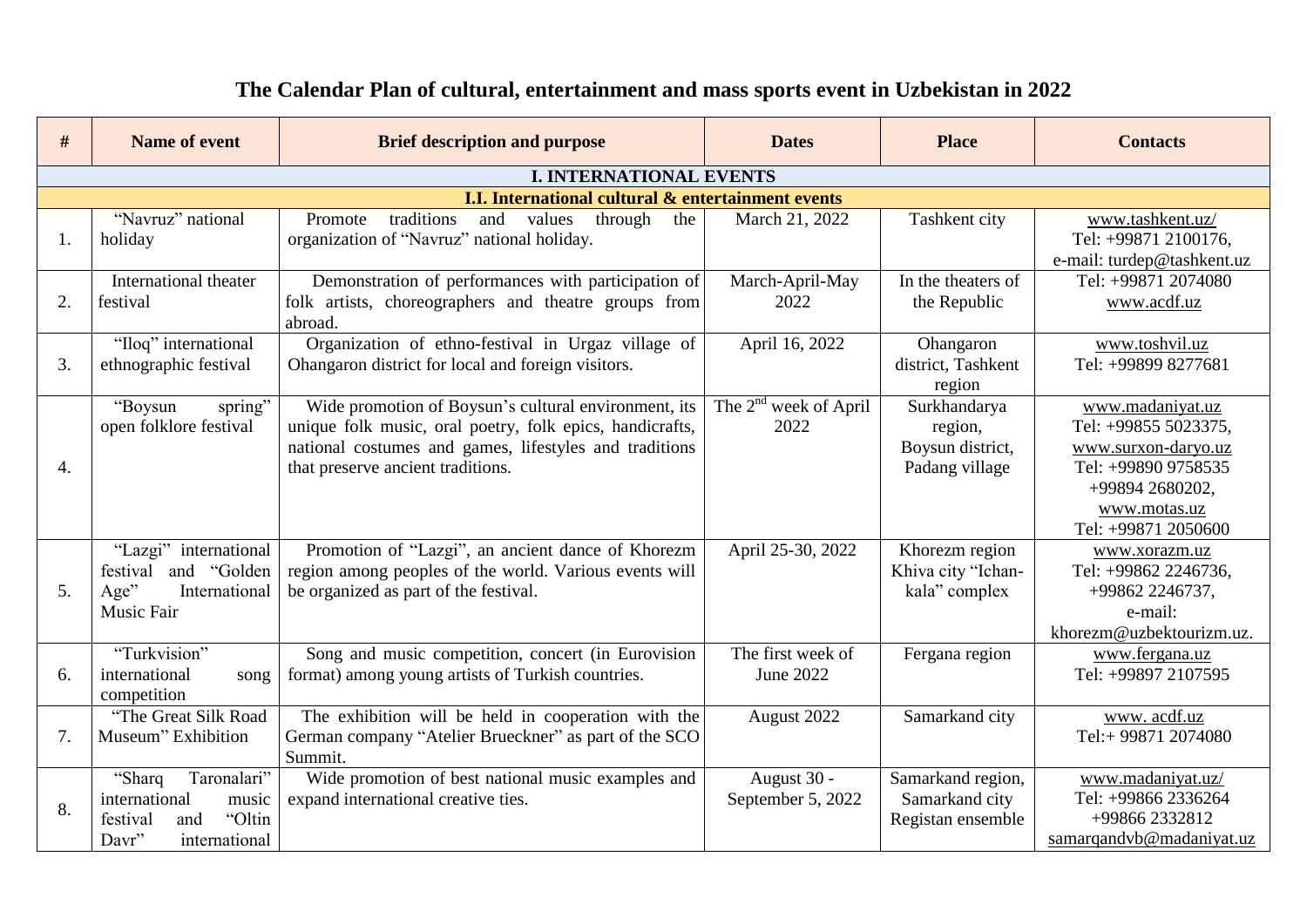| #   | Name of event                                               | <b>Brief description and purpose</b>                                                                                                                                                                                                                                                             | <b>Dates</b>                                | <b>Place</b>                                                                 | <b>Contacts</b>                                                                                                                                  |
|-----|-------------------------------------------------------------|--------------------------------------------------------------------------------------------------------------------------------------------------------------------------------------------------------------------------------------------------------------------------------------------------|---------------------------------------------|------------------------------------------------------------------------------|--------------------------------------------------------------------------------------------------------------------------------------------------|
|     | music fair                                                  |                                                                                                                                                                                                                                                                                                  |                                             |                                                                              |                                                                                                                                                  |
| 9.  | "International Jazz"<br>festival                            | Jazz festival with the participation of local and<br>foreign artists in cooperation with UNESCO.                                                                                                                                                                                                 | August 2022                                 | Theater and<br>concert halls in<br>Tashkent                                  | www.acdf.uz<br>Tel:+99871 2074080                                                                                                                |
| 10. | Tashkent<br>international<br>film<br>festival               | The festival is aimed at preserving and developing the<br>traditions<br>of<br>centuries-old<br>national<br>cinema.<br>strengthening friendship and brotherhood between the<br>countries through this art form, expanding the scope of<br>creative cooperation and cultural ties internationally. | September 28-<br>October 3, 2022            | SUE "Uzbekfilm<br>Cinema Concern"<br>in Tashkent                             | www.uzbekkino.uz<br>https://t.me/uzbek-kinopress<br>Tel: +99871 2778102,<br>+99871 2778144                                                       |
| 11. | "Eurasia"<br>international<br>theater<br>festival           | Wide promotion and development of unique examples<br>of Uzbek theatrical art, further strengthening of<br>friendship ties and brotherhood between people, creative<br>cooperation, expand the scope of cultural relations at the<br>international level.                                         | The 1 <sup>st</sup> week of<br>October 2022 | Tashkent city                                                                | www.madaniyat.uz<br>madaniyat.devon@exat.uz<br>Tel: +99855 5023377<br>(120, 121, 122, 123)                                                       |
|     |                                                             | <b>I.II. International tourism &amp; cultural heritage events</b>                                                                                                                                                                                                                                |                                             |                                                                              |                                                                                                                                                  |
| 12. | "Turkic<br>Navruz"<br>gastronomic festival                  | Organization of festival and trade-fair "Kokand chefs<br>and bakers" in Fergana Valley with the participation of<br>representatives of culture, folklore groups, cooks from<br>Turkic states.                                                                                                    | The $3rd$ decade of<br>March 2022           | Fergana, Andijan<br>and Namangan<br>regions, the city of<br>Kokand           | www.motas.uz<br>Tel: +99871 2050600                                                                                                              |
| 13. | Hotel<br>International<br><b>Business Forum</b>             | Discuss key issues in overcoming the negative effects<br>of coronavirus pandemic on hotel industry                                                                                                                                                                                               | March 30, 2022                              | Tashkent, Hilton<br><b>Tashkent City</b><br>Hotel                            | Tel: +99897 7776461,<br>+99897 1444846,<br>+99897 1444847<br>hoteliers.uz@gmail.com                                                              |
| 14. | "Stikhiya" electronic<br>music, art and science<br>festival | "Stikhiya" - a festival of electronic music, art and<br>science is a project aimed at developing and promoting<br>the Aral Sea region                                                                                                                                                            | May 6-8, 2022                               | Republic of<br>Karakalpakstan,<br>Muynak district,<br>"Ships Cemetery"       | www.motas.uz<br>Tel: +99871 2050600<br>+99861 2229416<br>+99861 2229406                                                                          |
| 15. | Pilgrimage<br>tourism<br>fair and exhibition                | Organization of pilgrimage tourism fairs and<br>exhibitions in Samarkand, Bukhara and Khorezm<br>regions.                                                                                                                                                                                        | May 18-20, 2022                             | In the tourist<br>centers of<br>Bukhara,<br>Samarkand and<br>Khorezm regions | www.motas.uz<br>Tel: +99871 2050600<br>Tel: +99866 2310857<br>+99866 2331070<br>www.buxoro.uz<br>Tel: +99865 2215550<br>https://t.me/bukhtourism |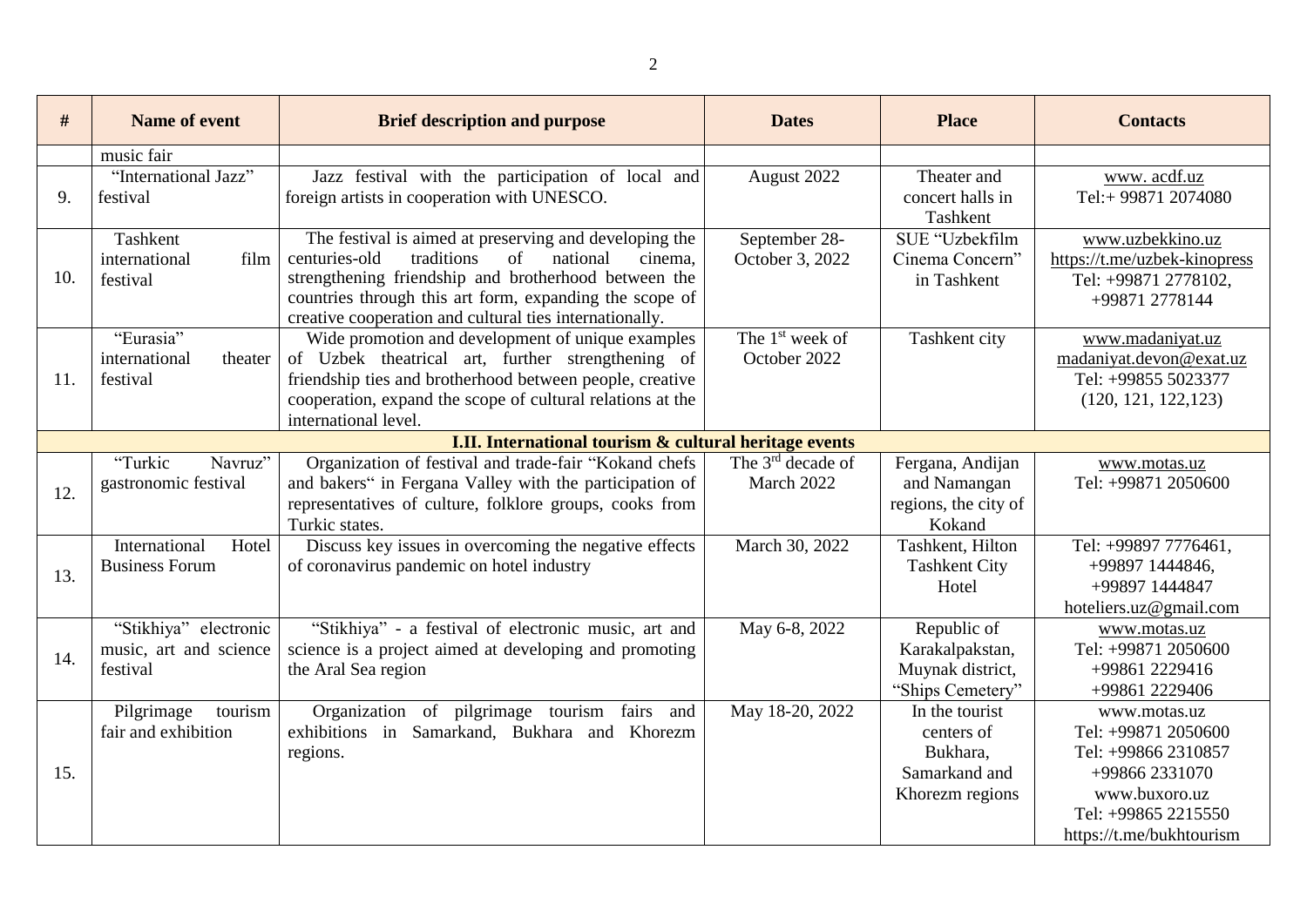| #   | <b>Name of event</b>                                          | <b>Brief description and purpose</b>                                                                                                                                                        | <b>Dates</b>                        | <b>Place</b>                                        | <b>Contacts</b>                                                                                                                                                        |
|-----|---------------------------------------------------------------|---------------------------------------------------------------------------------------------------------------------------------------------------------------------------------------------|-------------------------------------|-----------------------------------------------------|------------------------------------------------------------------------------------------------------------------------------------------------------------------------|
|     |                                                               |                                                                                                                                                                                             |                                     |                                                     | www.xorazm.uz<br>Tel: +99862 2246736                                                                                                                                   |
| 16. | Shanghai<br>Cooperation<br>Organization<br>Tourism<br>Forum   | Strengthen tourism ties between the member states of<br>SCO and find efficient solutions to restore mutual flow<br>of tourists.                                                             | The last week<br>of May 2022        | Tashkent city                                       | www.motas.uz<br>Tel: +99871 2050600                                                                                                                                    |
| 17. | "International Flower<br>festival"                            | Develop floriculture and nursery in the regions of<br>Uzbekistan, as well as attract local and foreign visitors.                                                                            | The last week<br>of May 2022        | Namangan city                                       | www.namangan.uz<br>Tel: +99869 227-07-22                                                                                                                               |
| 18. | "International<br>Geotourism forum                            | Transformation and widespread<br>promotion<br>of<br>geological heritage sites and geomorphological objects<br>as tourist destinations.                                                      | The $2^{nd}$ week of<br>August 2022 | Kashkadarya<br>region<br>Kitob District             | www.qashqadaryo.uz/<br>Tel: +99875 2211288                                                                                                                             |
| 19. | International<br>pilgrimage<br>tourism<br>week                | International Pilgrimage Tourism Week, including:<br>"National Tones" Festival;<br>"Mir Arab Madrasa Alumni" Forum;<br>"Exhibition of national costumes", a festival of<br>young designers. | November<br>$1-5, 2022$             | Tashkent,<br>Samarkand and<br><b>Bukhara</b> cities | www.motas.uz<br>Tel: +99871 205-06-00,<br>www.religions.uz<br>Tel:+99871 239-24-68,<br>www.muslim.uz/<br>Tel:+99871 240-39-33,<br>www.tashkent.uz,<br>www.samarkand.uz |
|     |                                                               | <b>I.III. International mass sports events</b>                                                                                                                                              |                                     |                                                     |                                                                                                                                                                        |
| 20. | "Alpomish<br>and<br>Barchinoy"<br>international<br>tournament | Archery tournament organized<br>to develop and<br>promote archery and ethnosport.                                                                                                           | The $2nd$ week of<br>March 2022     | Tashkent city                                       | www.tashkent.uz<br>Tel: +99871 2365107                                                                                                                                 |
| 21. | "Navruz"<br>international marathon                            | Organizing a marathon for young people at different<br>distances on the occasion of the national holiday of<br>"Navruz".                                                                    | March 2022                          | Tashkent city                                       | www.motas.uz<br>Tel: +99871 2050600                                                                                                                                    |
| 22. | Tashkent<br><b>International Marathon</b>                     | Organization of 42 km, 21 km, 10 km, 3 km<br>marathon runs and 3 km "Northern Walking"<br>competitions, awards ceremony and concert on the<br>central streets of Tashkent                   | March 26-27, 2022                   | On the main streets<br>of Tashkent                  | www.uzmarathon.uz<br>Tel: +99871 2074080                                                                                                                               |
| 23. | "World<br>Nomad<br>Games: road to Iznik"                      | Competitions of ethnic (folk) games of Turkic peoples<br>will be organized in order to improve friendly relations<br>between the population of member states of the Turkic                  | April 2022                          | Kokand, Fergana<br>region                           | www.motas.uz<br>Tel: +99871 2050600                                                                                                                                    |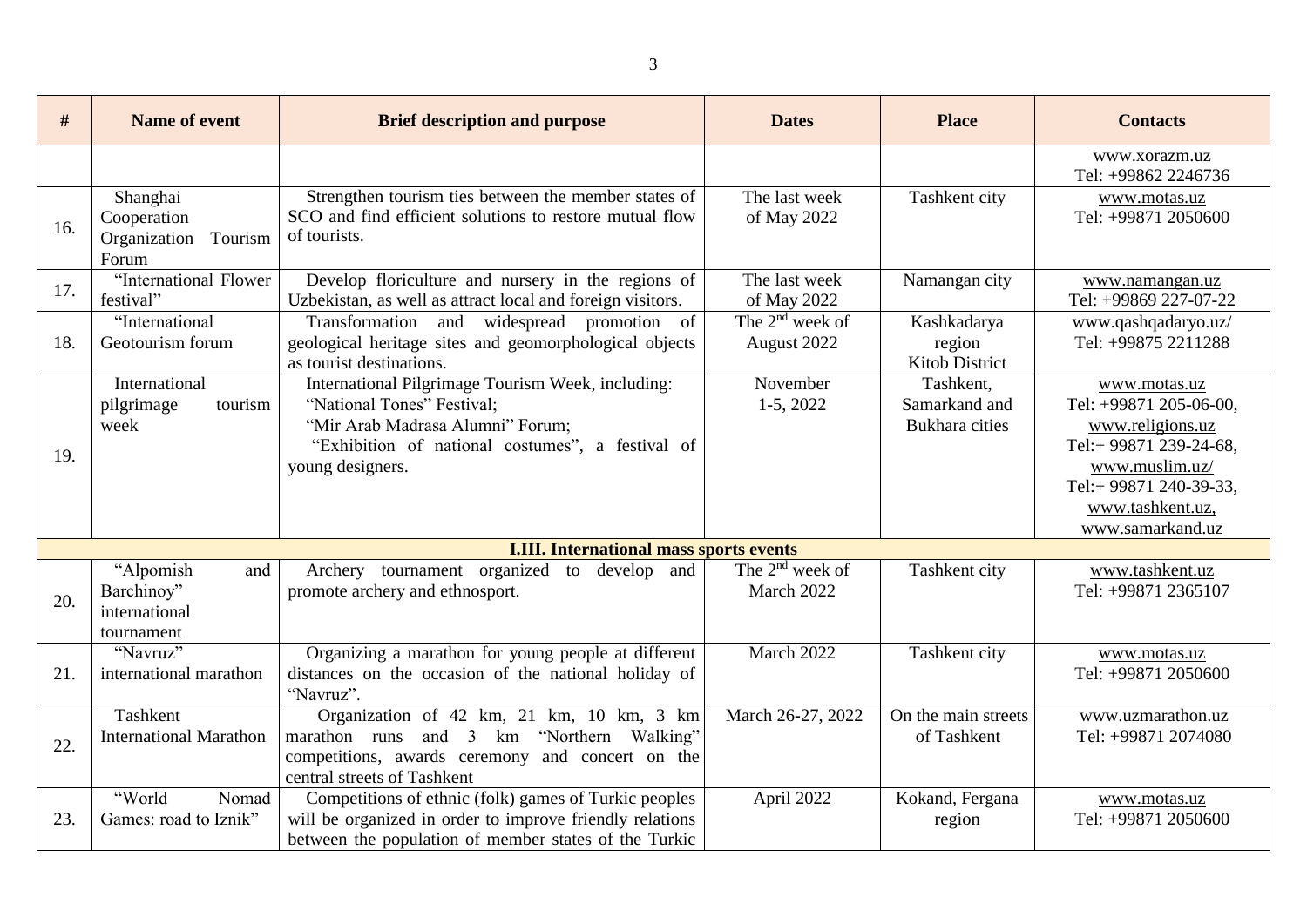| #   | Name of event                                                                                                  | <b>Brief description and purpose</b>                                                                                                                                            | <b>Dates</b>                              | <b>Place</b>                                                          | <b>Contacts</b>                                                                                          |
|-----|----------------------------------------------------------------------------------------------------------------|---------------------------------------------------------------------------------------------------------------------------------------------------------------------------------|-------------------------------------------|-----------------------------------------------------------------------|----------------------------------------------------------------------------------------------------------|
|     |                                                                                                                | States Organization.                                                                                                                                                            |                                           |                                                                       |                                                                                                          |
| 24. | Open<br>motocross<br>tournament                                                                                | Popularization and development of motocross and<br>creation of necessary infrastructure.                                                                                        | The 1 <sup>st</sup> week of April<br>2022 | Namangan region,<br>Kosonsoy district,<br>Savanna<br>motodrome        | www.namangan.uz<br>Tel: +99869 227-07-22                                                                 |
| 25. | The 1 <sup>st</sup> "Sahibkiran"<br>international<br>Cup<br>chess tournament                                   | Attracting international grandmasters and young<br>people to a chess tournament.                                                                                                | The 2 <sup>nd</sup> week of April<br>2022 | Samarkand city,<br>Samarkand region                                   | www.motas.uz<br>Tel: +99871 2050600<br>Tel: +99866 2310857<br>+99866 2331070<br>samtourism-sport@exat.uz |
| 26. | "Kokand<br>Turkish<br>$\sim$<br>Marathon"                                                                      | Popularization of athletics in order to further improve<br>cooperation between the member states of Turkic States<br>Organization.                                              | The 1 <sup>st</sup> week of May<br>2022   | Kokand,<br>Fergana region                                             | www.motas.uz<br>Tel: +99871 2050600                                                                      |
| 27. | "Kokand and Sport"                                                                                             | Belt wrestling is a sports competition organized to<br>promote sport and develop sports tourism.                                                                                | The 2 <sup>nd</sup> week of May<br>2022   | Kokand,<br>Fergana region                                             | www.motas.uz<br>Tel: +99871 2050600                                                                      |
| 28. | "Muynak Rally"                                                                                                 | Organization and holding of road rallies along the<br>extreme route of the Ustyurt Plateau with the<br>participation of local and foreign auto and motor sports<br>federations. | The $2nd$ week of May<br>2022             | Republic of<br>Karakalpakstan,<br>Muynak district                     | sovminrk.gov.uz/<br>Tel: +99861 2229416<br>+99861 2229406                                                |
| 29. | Shanghai<br>Cooperation<br>Organization Tashkent<br><b>Half Marathon</b>                                       | Demonstrating the attractiveness of tourism in Tashkent<br>by organizing a half marathon between athletes from the<br>member states of the Shanghai Cooperation Organization.   | The 2 <sup>nd</sup> week of May<br>2022   | Tashkent city                                                         | www.motas.uz<br>Tel: +99871 2050600                                                                      |
| 30. | "Turkish League"                                                                                               | Organizing a friendly tournament among "Kokand<br>1912" team and leading teams of Turkic states on the<br>occasion of the 110 <sup>th</sup> anniversary of Uzbek football.      | The 3 <sup>rd</sup> week of May<br>2022   | Kokand,<br>Fergana region                                             | www.motas.uz<br>Tel: +99871 2050600                                                                      |
| 31. | International<br>$\rm\thinspace G$ <sup>*</sup><br>tournament<br>the<br>memories of Hamid<br>and Temir Polvon" | Belt wrestling and national wrestling tournament.                                                                                                                               | June 1-2, 2022                            | Fergana region,<br>Fergana district,<br>Chinortagi<br>recreation park | www.fergana.uz<br>Tel: +99890 3031114                                                                    |
| 32. | Olympic<br><b>Stars</b><br>International Rhythmic<br>Gymnastics                                                | Promotion of rhythmic gymnastics, develop sports<br>tourism and improve cooperation between the member<br>states of the Turkic States Organization in the field of              | The third week of<br>June 2022            | Fergana city,<br>Fergana region                                       | www.motas.uz<br>Tel: +99871 2050600                                                                      |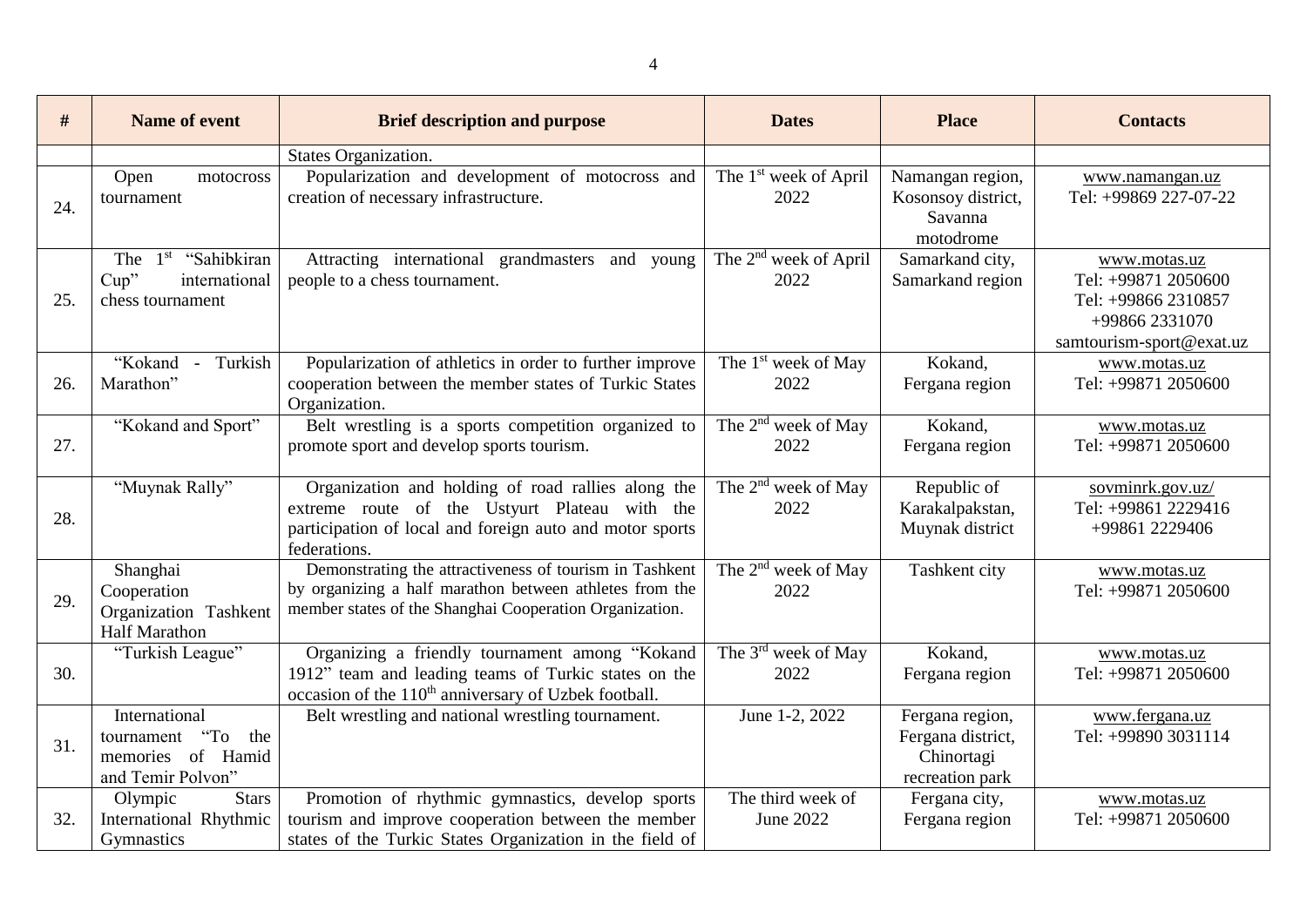| #   | Name of event                                             | <b>Brief description and purpose</b>                                                                                                                                               | <b>Dates</b>                           | <b>Place</b>                                                                                                      | <b>Contacts</b>                                                                                     |
|-----|-----------------------------------------------------------|------------------------------------------------------------------------------------------------------------------------------------------------------------------------------------|----------------------------------------|-------------------------------------------------------------------------------------------------------------------|-----------------------------------------------------------------------------------------------------|
|     | Competition<br>among<br><b>Turkic States</b>              | sports.                                                                                                                                                                            |                                        |                                                                                                                   |                                                                                                     |
| 33. | Chess<br>International<br>Day                             | Well-known grandmasters and chess masters will be<br>involved into International Chess Day events, attracting<br>local and foreign tourists.                                       | The first week of July<br>2022         | In all regions of<br>the republic                                                                                 | www.motas.uz<br>Tel: +99871 2050600                                                                 |
| 34. | "Strongmen"<br>international<br>tournament                | Attraction of youth to physical culture and sports,<br>popularization of the game of heroes, as well as<br>increasing the tourism potential of the region.                         | August 5-7, 2022                       | Khorezm region,<br>Khiva city,<br>"Ichan-kala"<br>complex                                                         | www.xorazm.uz<br>Tel: +99862 2246736,<br>Tel: +99862 2246737,<br>e-mail:<br>khorezm@uzbektourizm.uz |
| 35. | "Strongman<br>World<br>Cup''                              | Promotion of Fergana Valley tourism potential,<br>development of sports tourism through organization of<br>"Strongman<br>World<br>Cup''<br>international<br>sports<br>competition. | The $1st$ week of<br>August 2022       | Fergana region,<br>Fergana district,<br>Shokhimardon<br>village                                                   | www.motas.uz<br>Tel: +99871 2050600                                                                 |
| 36. | "Mountaineers"<br>international festival                  | Development of extreme sports and tourism in the<br>Fergana Valley, creation of the necessary infrastructure.                                                                      | The $3rd$ week of<br>August 2022       | Fergana region,<br>Fergana district,<br>Shokhimardon<br>village, Fergana<br><b>State University</b><br>youth camp | www.motas.uz<br>Tel: +99871 2050600                                                                 |
| 37. | International<br>"Kokand-Triathlon"<br>Competition        | Swimming, cycling and running competitions along<br>the water basin, plains and highways of Fergana region.<br>Finish line is in the park of "Khudoyorkhan ordasy" in<br>Kokand.   | The $2^{nd}$ week of<br>September 2022 | Fergana region,<br><b>Besharik</b> district                                                                       | www.motas.uz<br>Tel: +99871 2050600                                                                 |
| 38. | <b>International Archery</b><br>festival                  | Development and<br>promotion of archery<br>in<br>Uzbekistan, contribute to development of tourism.                                                                                 | October 1-2, 2022                      | Khorezm region,<br>Khiva city,<br>"Deshan-kala"<br>area                                                           | www.xorazm.uz<br>Tel: +99862 2246737,<br>e-mail:<br>khorezm@uzbektourizm.uz,<br>xvturizm@exat.uz    |
| 39. | "ZAMIN<br>CUP"<br>international<br>cycling<br>competition | Organization of BMX competitions among amateurs<br>in order to develop extreme cycling among young<br>people.                                                                      | October 2022                           | Jizzakh region,<br>Jizzakh city                                                                                   | www.motas.uz<br>Tel: +99871 2050600                                                                 |
| 40. | Cup''<br>"Tomaris"<br>international<br>archery            | and<br>promotion<br>of<br>in<br>Development<br>archery<br>Uzbekistan, contribute to development of tourism.                                                                        | The $2^{nd}$ week of<br>October 2022   | Samarkand region,<br>Samarkand city,                                                                              | www.samarkand.uz<br>Tel: +99866 2310857                                                             |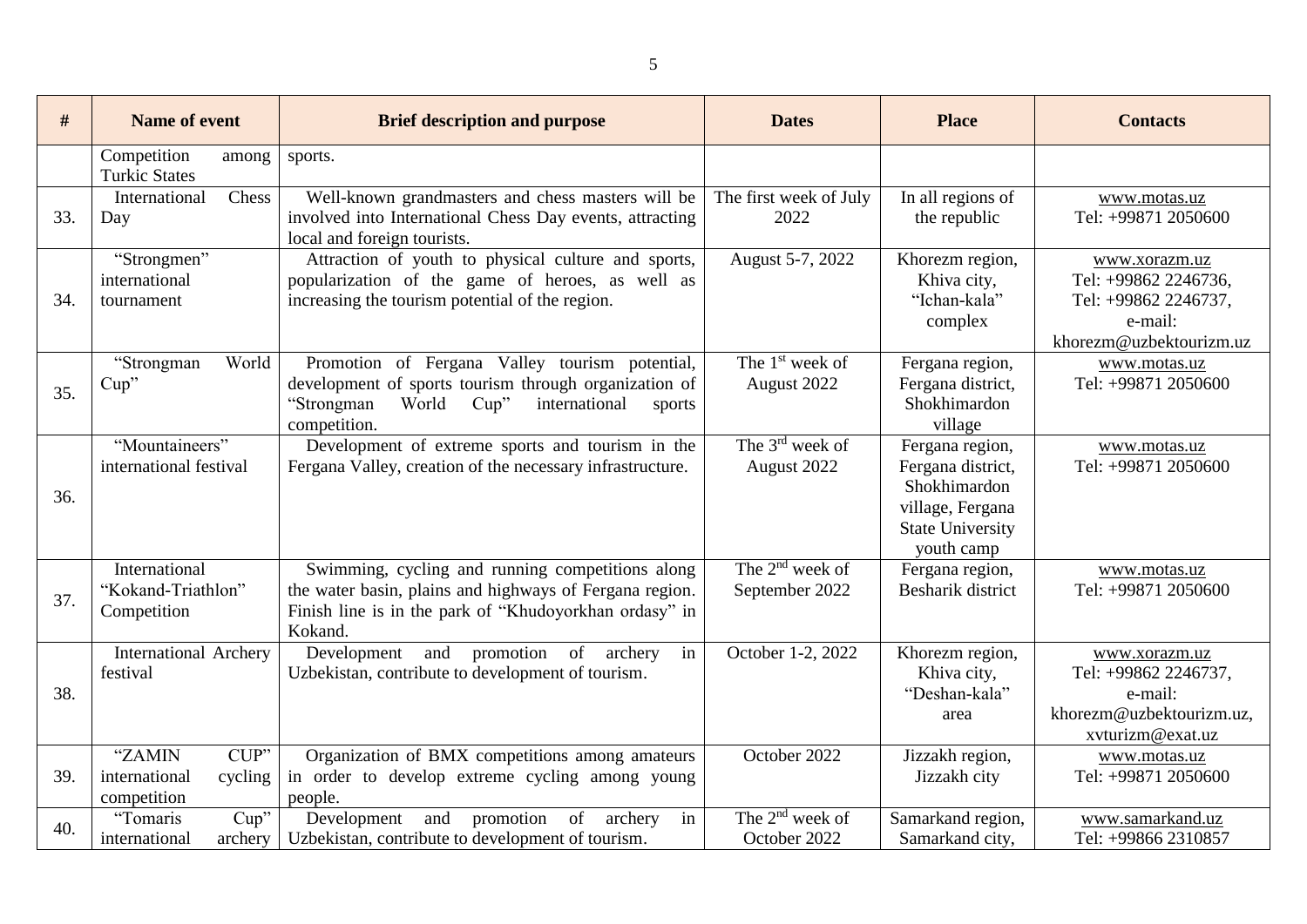| #                               | <b>Name of event</b>                 | <b>Brief description and purpose</b>                                                     | <b>Dates</b>                      | <b>Place</b>            | <b>Contacts</b>                       |
|---------------------------------|--------------------------------------|------------------------------------------------------------------------------------------|-----------------------------------|-------------------------|---------------------------------------|
|                                 | tournament                           |                                                                                          |                                   | Dinamo stadium          | Tel: +99866 2331070                   |
|                                 |                                      |                                                                                          |                                   |                         | samtourismsport@exat.uz               |
|                                 | "Samarkand Half                      | International charity half marathon - including 21 km,                                   | November 4-6, 2022                | Central streets and     | samarkandhalf-marathon.uz             |
|                                 | Marathon"                            | 10 km, 2 km runs along roads passing through historical                                  |                                   | historical sites of     | +998 71 2074080                       |
|                                 |                                      | sites of Samarkand and 2 km "Northern Walk"                                              |                                   | Samarkand               | www.madaniyat.uz                      |
|                                 |                                      | competitions.                                                                            |                                   |                         | Tel: +99871 2050600                   |
|                                 |                                      |                                                                                          |                                   |                         | Tel: +99866 2310857<br>+99866 2331070 |
|                                 |                                      |                                                                                          |                                   |                         | samtourismsport@exat.uz               |
|                                 |                                      | I.IV. International conference, forum and seminars                                       |                                   |                         |                                       |
|                                 | "International                       | Forum with the participation of local and foreign                                        | April 2022                        | Tashkent, Palace of     | www.acdf.uz                           |
|                                 | Charity" forum                       | philanthropists, as well as concerts, exhibitions, theater                               |                                   | International           | Tel: +99871 2074080                   |
|                                 |                                      | performances and other cultural programs.                                                |                                   | Forums                  |                                       |
|                                 |                                      |                                                                                          |                                   | "Uzbekistan",           |                                       |
|                                 |                                      |                                                                                          |                                   | <b>Uzbekistan State</b> |                                       |
|                                 |                                      |                                                                                          |                                   | Academic Bolshoi        |                                       |
|                                 |                                      |                                                                                          |                                   | Theater named after     |                                       |
|                                 |                                      |                                                                                          |                                   | A. Navoi and            |                                       |
|                                 |                                      |                                                                                          |                                   | Center for              |                                       |
|                                 |                                      |                                                                                          |                                   | Contemporary Art        |                                       |
|                                 | "History of Kokand                   | International<br>scientific-practical<br>conference<br>on                                | The 2 <sup>nd</sup> week of April | Fergana region,         | www.motas.uz                          |
|                                 | Statehood"<br>Khanate                | formation of the statehood of the Kokand khanate and its                                 | 2022                              | the city of Kokand      | Tel: +99871 2050600                   |
|                                 | International                        | role in cultural heritage of Turkic nations.                                             |                                   |                         |                                       |
|                                 | conference of                        |                                                                                          |                                   |                         |                                       |
|                                 | "Tashkent<br>Film                    | The Center for Contemporary Art in cooperation with                                      | April-August 2022                 | Tashkent, Center        | acdf.uz                               |
| 44.                             | Encounters"<br>festival              | film the "Kino Klassika" Foundation presents Tashkent Film                               |                                   | for Contemporary<br>Art | Tel: +99871 2074080                   |
|                                 |                                      | Encounters - a program of film screenings dedicated to<br>Central Asian classical films. |                                   |                         |                                       |
|                                 | International                        | Strengthening interethnic ties and acquainting the                                       | May 18, 2022                      | Surkhandarya            | www.surkhan-daryo.uz                  |
|                                 | conference dedicated to              | younger generation with archeology, anthropology and                                     |                                   | region,                 | Tel: +99890 7464024,                  |
|                                 | the 100 <sup>th</sup> anniversary of | history.                                                                                 |                                   | Termez city             | Tel: +99897 5312112                   |
| 41.<br>42.<br>43.<br>45.<br>46. | Japanese scientist Kato              |                                                                                          |                                   |                         |                                       |
|                                 | Kyuzo                                |                                                                                          |                                   |                         |                                       |
|                                 | "Youth of the Turkic                 | Festival of cultural and educational events to unite the                                 | The 2 <sup>nd</sup> week of June  | Fergana region,         | www.yoshlar.gov.uz/                   |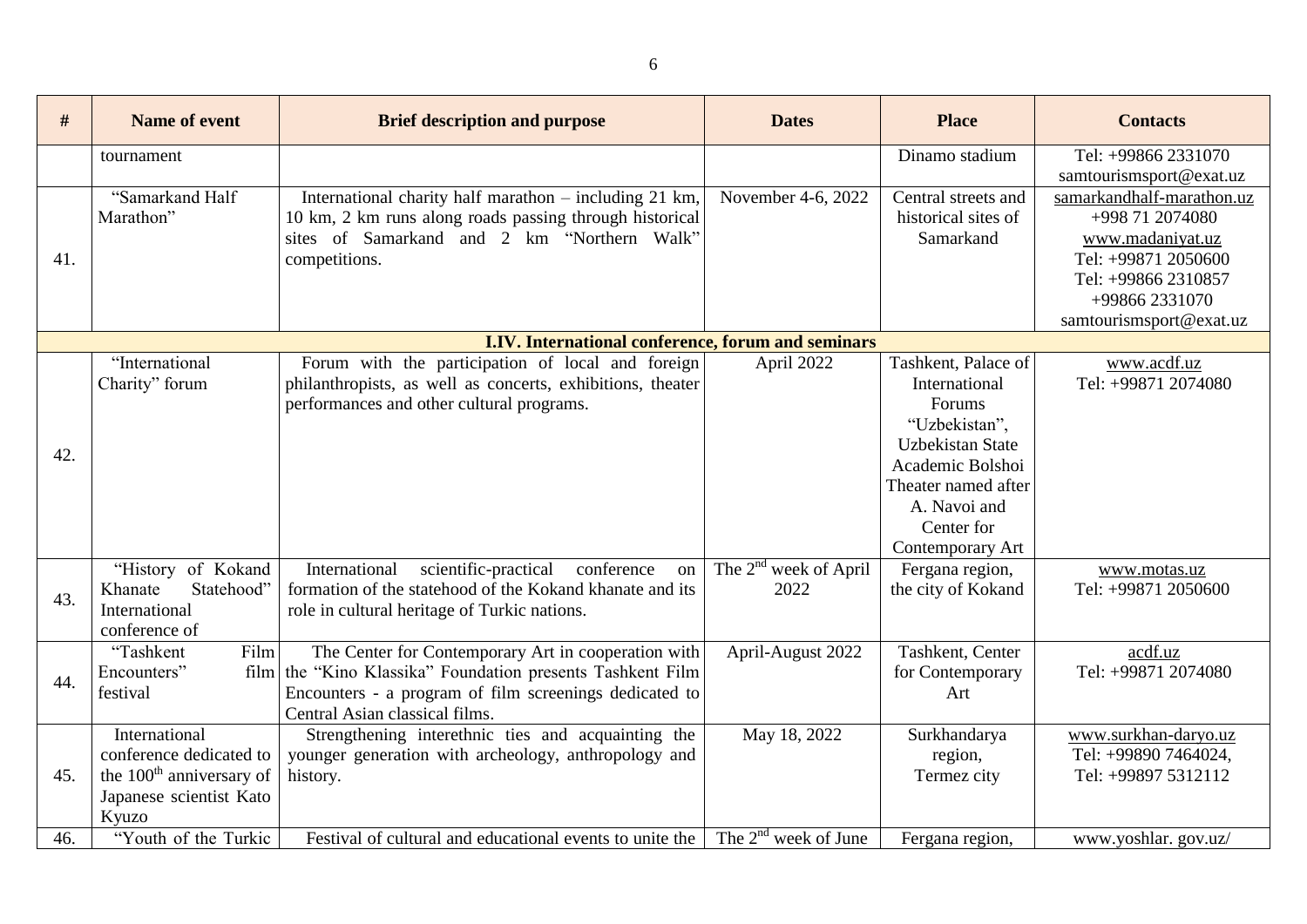| #   | <b>Name of event</b>                                                             | <b>Brief description and purpose</b>                                                                                                                                                                       | <b>Dates</b>                                  | <b>Place</b>                                                             | <b>Contacts</b>                                                                                 |
|-----|----------------------------------------------------------------------------------|------------------------------------------------------------------------------------------------------------------------------------------------------------------------------------------------------------|-----------------------------------------------|--------------------------------------------------------------------------|-------------------------------------------------------------------------------------------------|
|     | nations" festival                                                                | youth of the Organization of Turkic States in<br>cooperation with the International<br>Organization<br>"Turksoy".                                                                                          | 2022                                          | Fergana city                                                             | Tel: +99871 2090104                                                                             |
| 47. | "Naqshbandi<br>Fertilizers" conference                                           | A conference dedicated to Bahovuddin Naqshband,<br>mysticism and ancient representatives of the Islamic<br>world, the history of ancient and rare manuscripts in<br>world libraries.                       | The $2nd$ week of<br>September 2022           | Bukhara region,<br>Kagan district                                        | www.buxoro.uz<br>Tel: +99865 2215550<br>https://t.me/bukhtourism                                |
| 48. | "Abu Muin Nasafiy"<br>Scientific conference                                      | "Abu Muin Nasafiy"<br>Asian Scholars<br>Central<br>Conference.                                                                                                                                             | The $2^{nd}$ week of<br>September 2022        | Kashkadarya<br>region, Karshi<br>district                                | www.qashqa daryo.uz<br>Tel: +99875 2211288                                                      |
| 49. | "Aral and Muynak<br>Reconstruction"<br>international<br>eco-<br>festival         | Promotion of history, nature, water resources,<br>climate, fauna, national culture, customs and traditions<br>of the Aral Sea and Muynak district.                                                         | The $3^{\text{rd}}$ week of<br>September 2022 | Republic of<br>Karakalpakstan,<br>Muynak district                        | sovminrk.gov.uz/<br>Tel: +99861 2229416<br>Tel: +99861 2229406                                  |
| 50. | "Burhaniddin<br>Marginoni<br>ar-<br>Rashidoni<br>heritage"<br>festival           | Competitions on works of the great scientist among<br>university scholars and students of member of Turkic<br>States Organization.                                                                         | The $1st$ week of<br>November 2022            | Fergana region,<br>Rishtan district                                      | www.muslim.uz/<br>Tel:+99871 2403933,<br>www.motas.uz<br>Tel: +99871 2050600                    |
| 51. | "Mahmud<br>az-<br>Zamakhshari"<br>international forum                            | Promotion of a rich scientific heritage of great<br>ancestor, scholar of Arabic grammar and tafsir Mahmud<br>az-Zamahshari.                                                                                | November 10, 2022                             | Khorezm region,<br>Koshkopir district,<br>Khiva city and<br>Urgench city | www.xorazm.uz<br>Tel: +99862 2246736,<br>+99862 2246737,<br>e-mail:<br>khorezm@uzbektourizm.uz. |
| 52. | "Green Technologies<br>for<br>Asia"<br>Central<br>in<br>international conference | The final conference of the EU project "Sustainable"<br>Sustainable Tourism Model in Central Asia: Capacity Building,<br>Economic Development Awareness Raising, Technology Introduction" will be<br>held. | November 30, 2022                             | Tashkent, Hilton<br><b>Tashkent City</b><br>Hotel                        | office@apta.uz info@apta.uz<br>Tel: +99895 1455178                                              |
|     |                                                                                  | I.V. International exhibitions and fairs                                                                                                                                                                   |                                               |                                                                          |                                                                                                 |
| 53. | "Tourism on the Silk<br>Road"<br>Tashkent<br>international<br>tourism<br>fair    | Promotion of tourism potential of Uzbekistan, support<br>of business entities in the field of tourism, establishment<br>of new partnerships in the field of tourism.                                       | February 21-23, 2022                          | Tashkent city                                                            | www.motas.uz<br>Tel: +99871 2050600                                                             |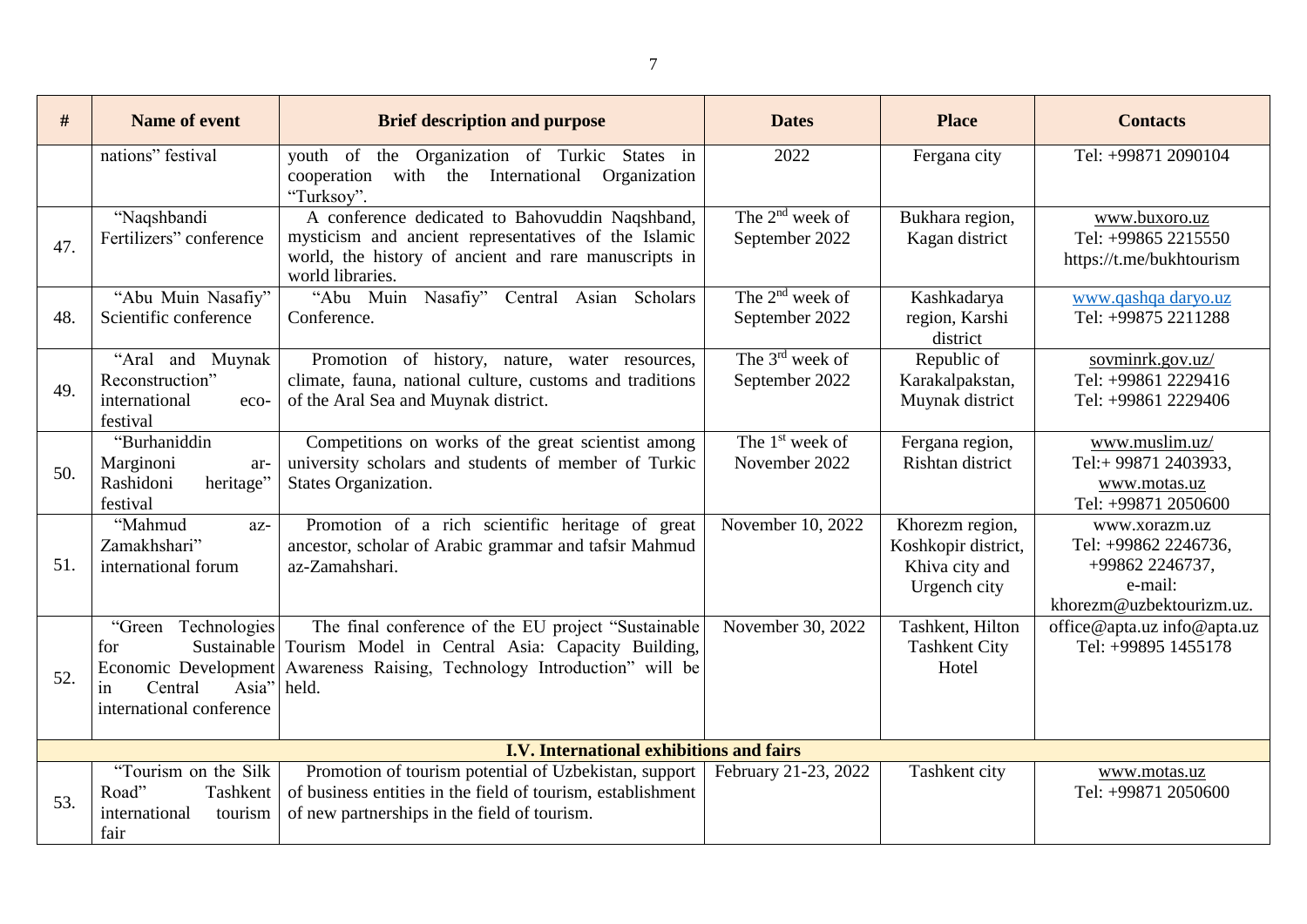| #   | <b>Name of event</b>              | <b>Brief description and purpose</b>                                                                     | <b>Dates</b>                | <b>Place</b>       | <b>Contacts</b>                             |
|-----|-----------------------------------|----------------------------------------------------------------------------------------------------------|-----------------------------|--------------------|---------------------------------------------|
|     | "Van Gog. Animated                | Electronic exhibition of Van Gogh's works at the                                                         | April-August 2022           | Center for         | www.acdf.uz                                 |
| 54. | Images" exhibition                | Center for Contemporary Art in Tashkent.                                                                 |                             | Contemporary Art   | Tel: +99871 2074080                         |
|     |                                   |                                                                                                          |                             | in Tashkent        |                                             |
|     | "InnoWeek.uz"                     | International<br>innovation<br>conferences,<br>forums,                                                   | The $3^{\text{rd}}$ week of | In the building of | www.mininno vation.uz                       |
|     | international week of             | roundtables, trainings, master classes and other events                                                  | October 2022                | the Ministry of    | Tel: +99871 2033223                         |
| 55. | innovative ideas                  | during the week.                                                                                         |                             | Innovation         |                                             |
|     |                                   |                                                                                                          |                             | Development,       |                                             |
|     |                                   |                                                                                                          |                             | Tashkent           |                                             |
|     | Biennale<br>of                    | Architectural Biennale in collaboration with Joseph                                                      | November 2022               | Tashkent, Center   | www.acdf.uz                                 |
| 56. | sustainable architecture          | Grim (Italy) participated by international and local                                                     |                             | for Contemporary   | Tel: +99871 2074080                         |
|     |                                   | partners.                                                                                                |                             | Art                |                                             |
|     |                                   | I.VI. International handicrafts and applied arts events                                                  |                             |                    |                                             |
|     | "Silk<br>Spices"<br>and           | The event for international and local tourists featuring                                                 | The last week of May        | Bukhara region,    | www.buxoro.uz/                              |
| 57. | International festival            | national dances, a pilaf festival, handicrafts, and a sale                                               | 2022                        | Bukhara city       | Tel: +99865 2215550                         |
|     |                                   | of silk fabrics and spices.                                                                              |                             |                    | https://t.me/bukhtourism                    |
|     | "IKAT<br>fashion"                 | International fashion event dedicated to "atlas" and                                                     | The last week of May        | Margilan and       | www.fergana.uz/                             |
| 58. | festival                          | "adras" fabrics.                                                                                         | 2022                        | Kokand city        | Tel: +99878 1506060                         |
|     |                                   |                                                                                                          |                             | Fergana region     | +99890 3034330,                             |
|     |                                   |                                                                                                          |                             |                    | +99897 2107595                              |
|     | "International ceramics           | Organization of Uzbek national pottery forum and                                                         | The $2nd$ week of           | Bukhara region,    | www.buxoro.uz                               |
| 59. | and handicrafts" forum            | exhibition-trade,<br>scientific-practical<br>conference,                                                 | September 2022              | Bukhara city       | Tel: +99865 2215550                         |
|     | and exhibition                    | contests, presentations and exhibitions-trades.                                                          |                             |                    | https://t.me/bukhtourism                    |
|     | "II International                 | International event dedicated to heritage of crafts with                                                 | September 10-15,            | "Khudoyorkhan      | www.fergana.uz/                             |
| 60. | Crafts" festival                  | participation of local and foreign masters.                                                              | 2022                        | ordasy" area,      | Tel: +99878 1506060                         |
|     |                                   |                                                                                                          |                             | Kokand city,       | +99890 3034330,                             |
|     |                                   |                                                                                                          |                             | Fergana region     | +99897 2107595                              |
|     | "International<br>Ceramics" forum | The forum will include an exhibition and sale of                                                         | September 10-15,            | Rishtan district,  | www.fergana.uz/                             |
| 61. |                                   | ceramics, as well as scientific and practical conferences,                                               | 2022                        | Fergana region     | Tel: +99878 1506060                         |
|     |                                   | competitions, presentations, exhibitions, sales and                                                      |                             |                    | Tel: +99890 3034330,<br>Tel: +99897 2107595 |
|     |                                   | theatrical concert programs.<br><b>II. REPUBLICAN EVENTS</b>                                             |                             |                    |                                             |
|     |                                   |                                                                                                          |                             |                    |                                             |
|     |                                   | <b>II.I. Cultural entertainment events</b>                                                               | The $3rd$ week of           |                    |                                             |
| 62. | Republican festival               | The event is aimed at preserving and studying the<br>ancient traditions, national values and traditions. | March 2022                  | Republic of        | www.sovminrk.gov.uz/<br>Tel: +99861 2229416 |
|     | "Children's folklore"             |                                                                                                          |                             | Karakalpakstan,    |                                             |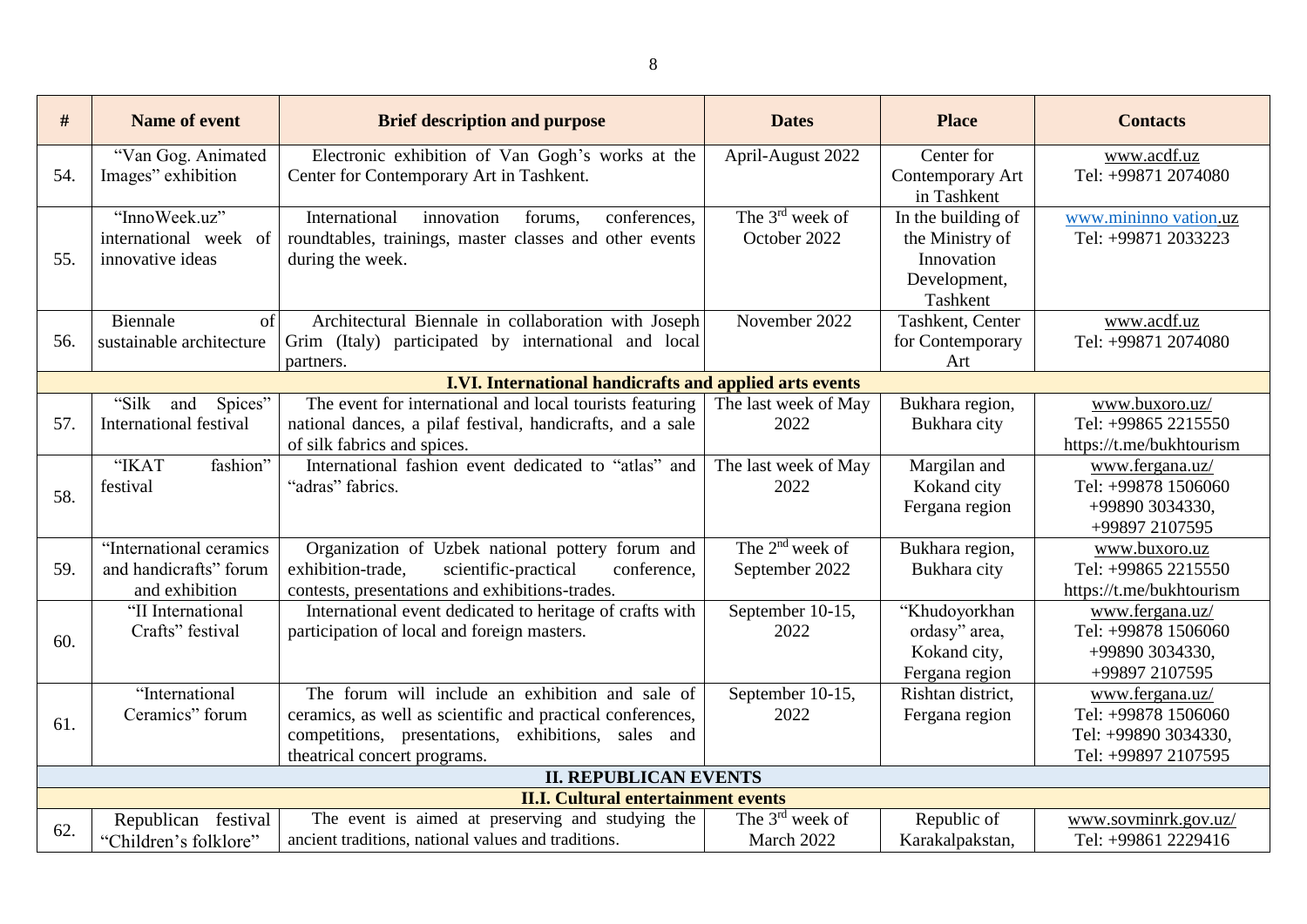| #   | <b>Name of event</b>                              | <b>Brief description and purpose</b>                                                                                                                                                                                                                                    | <b>Dates</b>                              | <b>Place</b>                                                          | <b>Contacts</b>                                                                                                |
|-----|---------------------------------------------------|-------------------------------------------------------------------------------------------------------------------------------------------------------------------------------------------------------------------------------------------------------------------------|-------------------------------------------|-----------------------------------------------------------------------|----------------------------------------------------------------------------------------------------------------|
|     |                                                   |                                                                                                                                                                                                                                                                         |                                           | Amudarya district                                                     | +99861 2229406                                                                                                 |
| 63. | Festival<br>of<br>"Nasriddin Afandi"              | Uzbek national hero Nasriddin Efendi performances.                                                                                                                                                                                                                      | The 1 <sup>st</sup> week of April<br>2022 | Bukhara region,<br>Bukhara city                                       | www.buxoro.uz/<br>Tel: +99865 2215550                                                                          |
| 64. | "Poykent Evenings"<br>music festival              | Study the history of Poykent, organization of folklore<br>performances and exhibitions.                                                                                                                                                                                 | The 3 <sup>rd</sup> week of April<br>2022 | Bukhara region,<br>Karakul district                                   | www.buxoro.uz/<br>Tel: +99865 2215550                                                                          |
| 65. | "Tashkent<br>Music<br>Encounters" festival        | Festival of musical programs at the Center for<br>Contemporary Art in Tashkent.                                                                                                                                                                                         | April-August 2022                         | Tashkent, Center<br>for Contemporary<br>Art                           | www.acdf.uz<br>Tel: +99871 2074080                                                                             |
| 66. | "Shashmaqom" -<br>Republican festival             | Demonstration of skills, talents and abilities of young<br>performers in the art of "Maqom", discovery of new<br>talents, encouragement of talented young people,<br>popularization of the experience of "Maqom" art<br>teachers who created their own creative schools | The $2^{nd}$ week of<br>August 2022       | Bukhara region,<br>Bukhara city                                       | www.buxoro.uz/<br>Tel: +99865 2215550<br>https://t.me/bukhtourism                                              |
| 67. | "Vodiy folk" republic<br>festivals                | A folklore event organized among folklore groups<br>with the title of "Folk Team"                                                                                                                                                                                       | The $2nd$ week of May<br>2022             | Fergana region,<br>Fergana city                                       | www.madaniyat.uz<br>madaniyat.devon@exat.uz<br>Tel: +99855 5023377<br>(120, 121, 122, 123)                     |
| 68. | melodies"<br>"Light<br>festival                   | Increasing the flow of local and foreign tourists<br>visiting Navoi region through performances of national<br>music and folk art.                                                                                                                                      | May 12, 2022                              | Navoi region,<br>Nurata district,<br>Said ota MFY,<br>Chashma complex | www.navoiy.uz<br>Tel: +99879 2296289<br>https://t.me/navoitourism<br>navoi.uz<br>https://t.me/navoiuz_official |
| 69. | theaters"<br>"Puppet"<br>XIII republican festival | Close acquaintance with the best examples of art of<br>puppet theater of Uzbekistan.                                                                                                                                                                                    | The $3rd$ decade of<br>May 2022           | Tashkent city                                                         | www.madaniyat.uz<br>madaniyat.devon@exat.uz<br>Tel: +99855 5023377<br>(120, 121, 122, 123)                     |
| 70. | "Days of Khorezm<br>culture and art"              | Promotion of national and folklore of Khorezm<br>region, demonstration of national values.                                                                                                                                                                              | The $1st$ decade of<br>June 2022          | Khorezm region,<br>Khiva city, "Ichan-<br>kala" complex               | www.xorazm.uz<br>Tel: +99862 2246736,<br>e-mail:<br>khorezm@uzbektourizm.uz,<br>xvturizm@exat.uz               |
| 71. | Exhibition<br>of                                  | To acquaint the younger generation with European                                                                                                                                                                                                                        | June-September 2022                       | Tashkent, Gallery                                                     | www.acdf.uz                                                                                                    |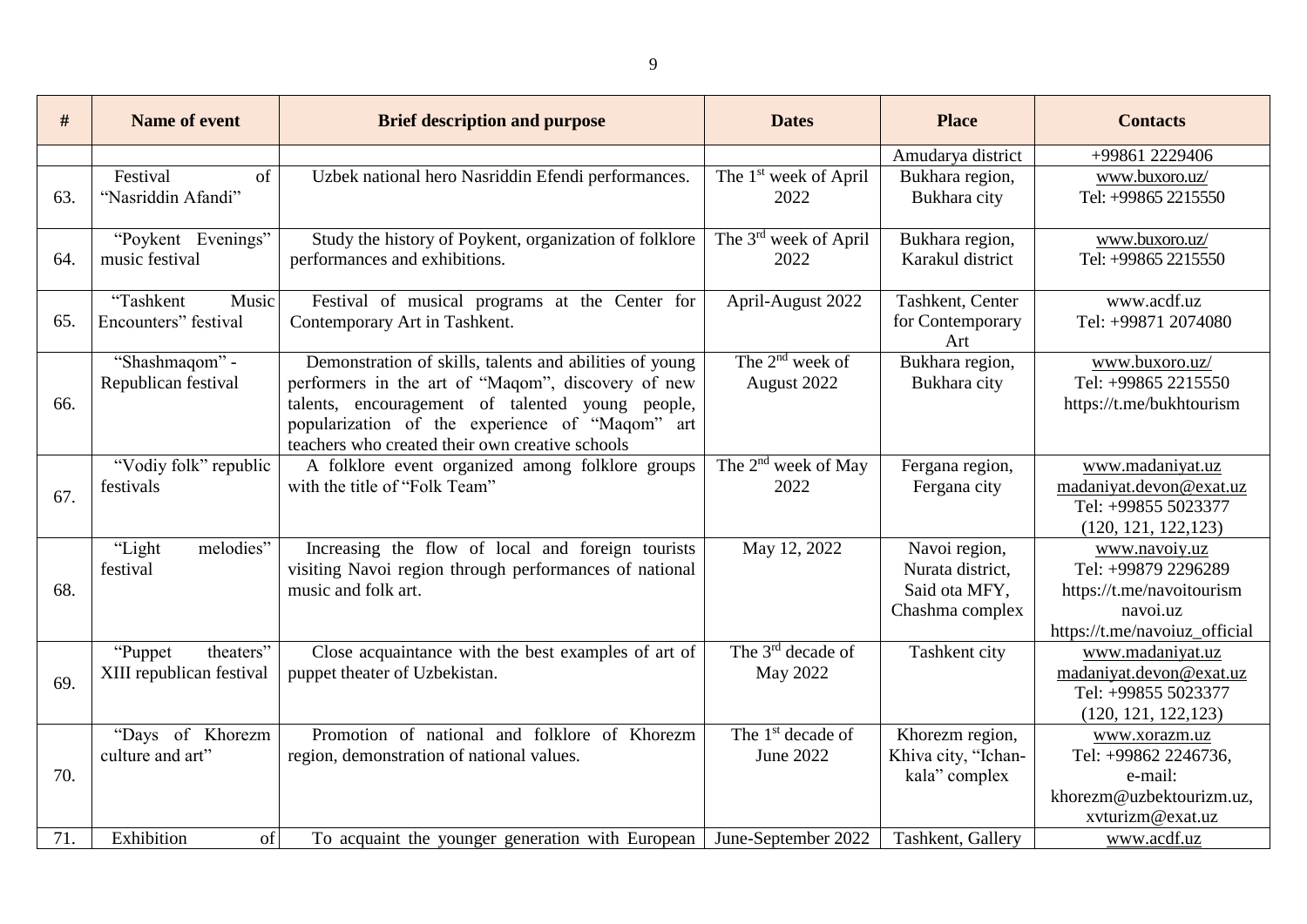| #   | <b>Name of event</b>                                    | <b>Brief description and purpose</b>                                                                                                                                                                                              | <b>Dates</b>                              | <b>Place</b>                                                             | <b>Contacts</b>                                                                             |
|-----|---------------------------------------------------------|-----------------------------------------------------------------------------------------------------------------------------------------------------------------------------------------------------------------------------------|-------------------------------------------|--------------------------------------------------------------------------|---------------------------------------------------------------------------------------------|
|     | Vinci.<br>"Leonardo<br>da<br>Multifaceted person"       | art by organizing an exhibition of Leonardo da Vinci's<br>works.                                                                                                                                                                  |                                           | of Fine Arts of<br>Uzbekistan                                            | Tel:+99871 2074080                                                                          |
| 72. | Puppets"<br>"Khiva<br>festival                          | The Khorezm regional puppet theater will present<br>performances and samples of national<br>theatrical<br>puppetry.                                                                                                               | The $1st$ week of July<br>2022            | Khorezm region,<br>Khiva city, "Ichan-<br>kala" complex                  | www.xorazm.uz<br>Tel: +99862 2246736,<br>e-mail:<br>khorezm@uzbektourizm.uz.                |
| 73. | Yusufjon<br>Shakarjanov<br>comedy<br>festival.          | Republican competition and conference among<br>masters of words aimed at preserving the art of<br>"Askiya", included in the list of intangible cultural<br>heritage of UNESCO, and its transmission to the<br>younger generation. | <b>July 2022</b>                          | Margilan,<br>Fergana region                                              | www.madaniyat.uz<br>madaniyat.devon @exat.uz<br>Tel: +99855 5023377                         |
| 74. | "Uzbek Bakhshis in<br>Kokand"                           | Popularization of the art of bakhshi, creative<br>meetings and tours aimed at encouraging young bakhshi.                                                                                                                          | September 2022                            | Kokand<br>Fergana region                                                 | www.madaniyat.uz<br>madaniyat.devon @exat.uz<br>Tel: +99855 5023377<br>(120, 121, 122, 123) |
| 75. | "Field performances"<br>programs                        | Concert programs with the participation of theatrical<br>groups and puppet masters of Uzbekistan republic.                                                                                                                        | October 2022                              | Kokand,<br>Fergana region                                                | www.fergana.uz/<br>Tel: +99878 1506060<br>+99890 3034330,<br>+99897 2107595                 |
| 76. | VII<br>Republican<br>review<br>festival<br>"DEBUT-2022" | The festival will feature performances by debutant<br>directors of Uzbekistan.                                                                                                                                                    | The first ten days of<br>October 2022     | In state theaters of<br>the Republic and<br>regions                      | www.madaniyat.uz<br>madaniyat.devon @exat.uz<br>Tel: +99855 5023377<br>(120, 121, 122, 123) |
|     |                                                         | <b>II.II. Tourism and cultural heritage events</b>                                                                                                                                                                                |                                           |                                                                          |                                                                                             |
| 77. | "National<br>Hospitality Award"                         | Presenting awards for the best accommodation<br>(hotel) in various categories.                                                                                                                                                    | March 31, 2022                            | Tashkent,<br><b>Hilton Tashkent</b><br><b>City Hotel</b>                 | Tel: +99897 7776461,<br>Tel: +99897 1444846,<br>Tel: +99897 1444847                         |
| 78. | "Oriental cuisine"<br>festival                          | Organization of exhibitions and sales of national<br>dishes.                                                                                                                                                                      | The 3 <sup>rd</sup> week of April<br>2022 | Bukhara region,<br>Bukhara city                                          | www.buxoro.uz/<br>Tel: +99865 2215550<br>https://t.me/bukhtourism                           |
| 79. | Lavender festivals                                      | The event will include a parade of lavender gardens,<br>an exhibition of handmade products based on lavender<br>flowers and fragrances, memorable photo sessions,<br>tasting of lavender juice, tea and ice cream and other       | June 1-25, 2022                           | Fergana region,<br>Uchkuprik district,<br>Mehrigiyo<br>ecotourism center | www.fergana.uz<br>Tel: +99899 9912323                                                       |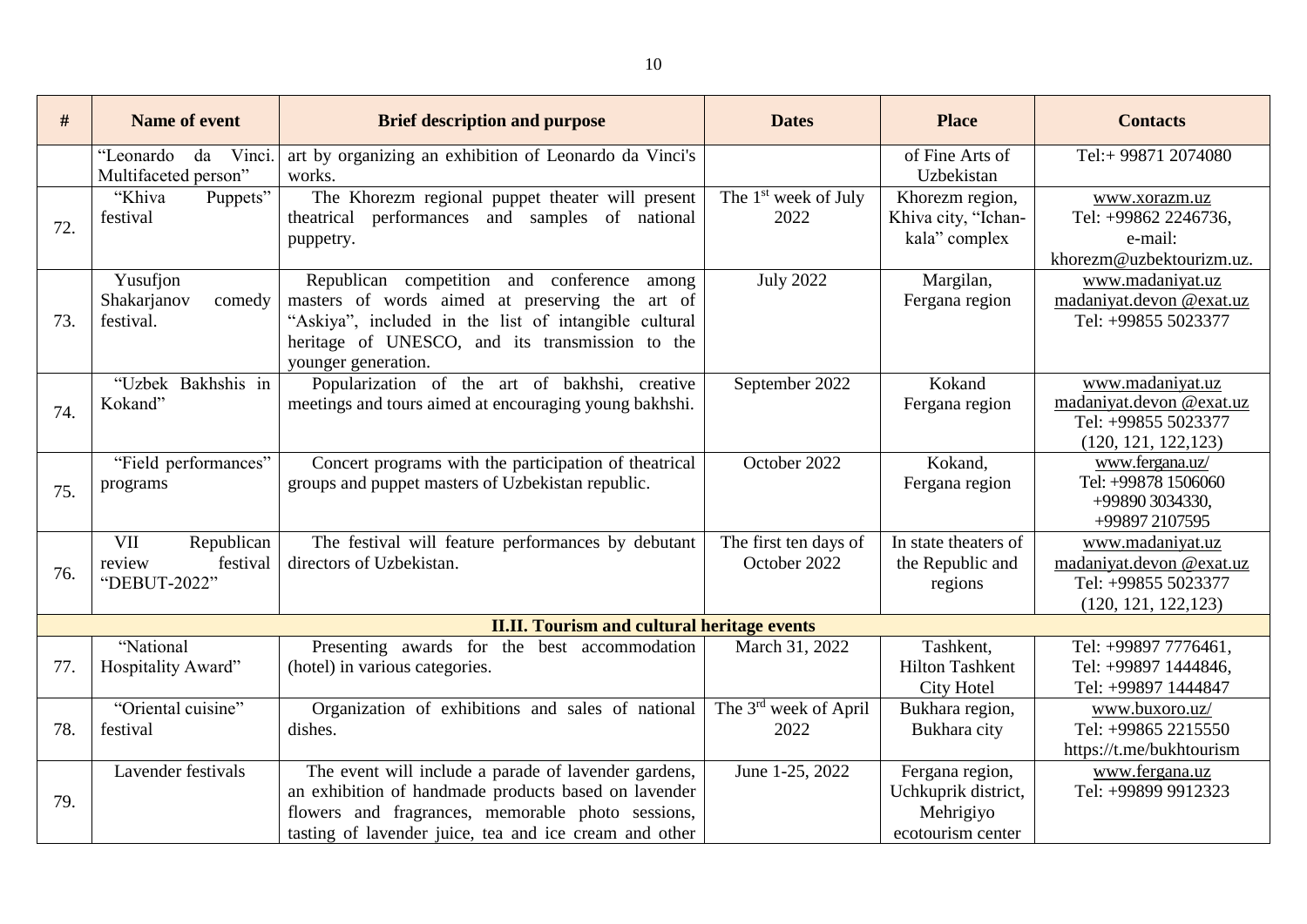| #   | <b>Name of event</b>                                                     | <b>Brief description and purpose</b>                                                                                                                                                                  | <b>Dates</b>                                  | <b>Place</b>                                                             | <b>Contacts</b>                                                                                                      |
|-----|--------------------------------------------------------------------------|-------------------------------------------------------------------------------------------------------------------------------------------------------------------------------------------------------|-----------------------------------------------|--------------------------------------------------------------------------|----------------------------------------------------------------------------------------------------------------------|
|     |                                                                          | interesting programs.                                                                                                                                                                                 |                                               |                                                                          |                                                                                                                      |
| 80. | "Muzday $-2022"$                                                         | Ice cream and soft drinks festival - organized to<br>promote domestic tourism.                                                                                                                        | July 20, 2022                                 | Tashkent city                                                            | www.tashkent.uz/<br>Tel: +99871 2100176,<br>e-mail: turdep@tashkent.uz                                               |
| 81. | "JARA'22 Tashkent"<br>festival                                           | Music and cultural festival with the aim of<br>developing international and domestic tourism.                                                                                                         | July 27, 2022                                 | Tashkent city                                                            | www.tashkent.uz/<br>Tel: +99871 2100176,<br>turdep@tashkent.uz                                                       |
| 82. | "Melon" festival                                                         | Development of tourism through promotion of agro-<br>tourism potential and agricultural products of Khorezm<br>region.                                                                                | The 1 <sup>st</sup> decade of<br>August 2022  | Khorezm region,<br>Khiva city, "Ichan-<br>kala" complex                  | www.xorazm.uz<br>Tel: +99862 2246736,<br>+99862 2246737,<br>e-mail:<br>khorezm@uzbektourizm.uz.<br>xvturizm@exat.uz  |
| 83. | "Gastro-bazaar"<br>$\mathbf{I}$<br>international<br>gastronomic festival | Promotion of domestic tourism and gastronomic<br>tourism.                                                                                                                                             | September 9, 2022                             | Tashkent city                                                            | www.tashkent.uz/<br>tel: +99871 2100176,<br>e-mail: turdep@tashkent.uz                                               |
| 84. | "Grape" festival                                                         | Organization of the festival "Grape Festival" in<br>Parkent district to acquaint tourists with the hardworking<br>and hospitable people of Tashkent region, beautiful<br>nature and fertile orchards. | September 10, 2022                            | Tashkent region,<br>Parkent district                                     | www.toshvil.uz<br>Tel: +99899 8756837                                                                                |
| 85. | kinds of dishes<br><b>"99</b><br>Aral's<br>fish"<br>from<br>festival     | The festival will demonstrate Aral's fish dishes,<br>competitions and exhibitions on various dishes.                                                                                                  | The $3^{\text{rd}}$ week of<br>September 2022 | Republic of<br>Karakalpakstan,<br>Muynak district                        | sovminrk.gov.uz/<br>Tel: +99861 2229416<br>+99861 2229406                                                            |
| 86. | fish<br>"Khorezm<br>dishes" festival                                     | An exhibition of fish species and dishes of Khorezm<br>region.                                                                                                                                        | The $3^{rd}$ week of<br>September 2022        | Khorezm region,<br>Khiva district,<br>"Khiva Karakul"<br>tourist complex | www.xorazm.uz/<br>Tel: +99862 2246736,<br>+99862 2246737,<br>e-mail:<br>khorezm@uzbektourizm.uz.<br>xvturizm@exat.uz |
| 87. | national<br>"Khorezm<br>breads" event                                    | The process of making unique breads of Khorezm<br>region will be demonstrated and an exhibition will be<br>organized.                                                                                 | The $1st$ week of<br>November 2022            | Khorezm region,<br>Khiva city, "Ichan-<br>kala" complex                  | www.xorazm.uz<br>Tel: +99862 2246736,<br>+99862 2246737,<br>e-mail:<br>khorezm@uzbektourizm.uz,                      |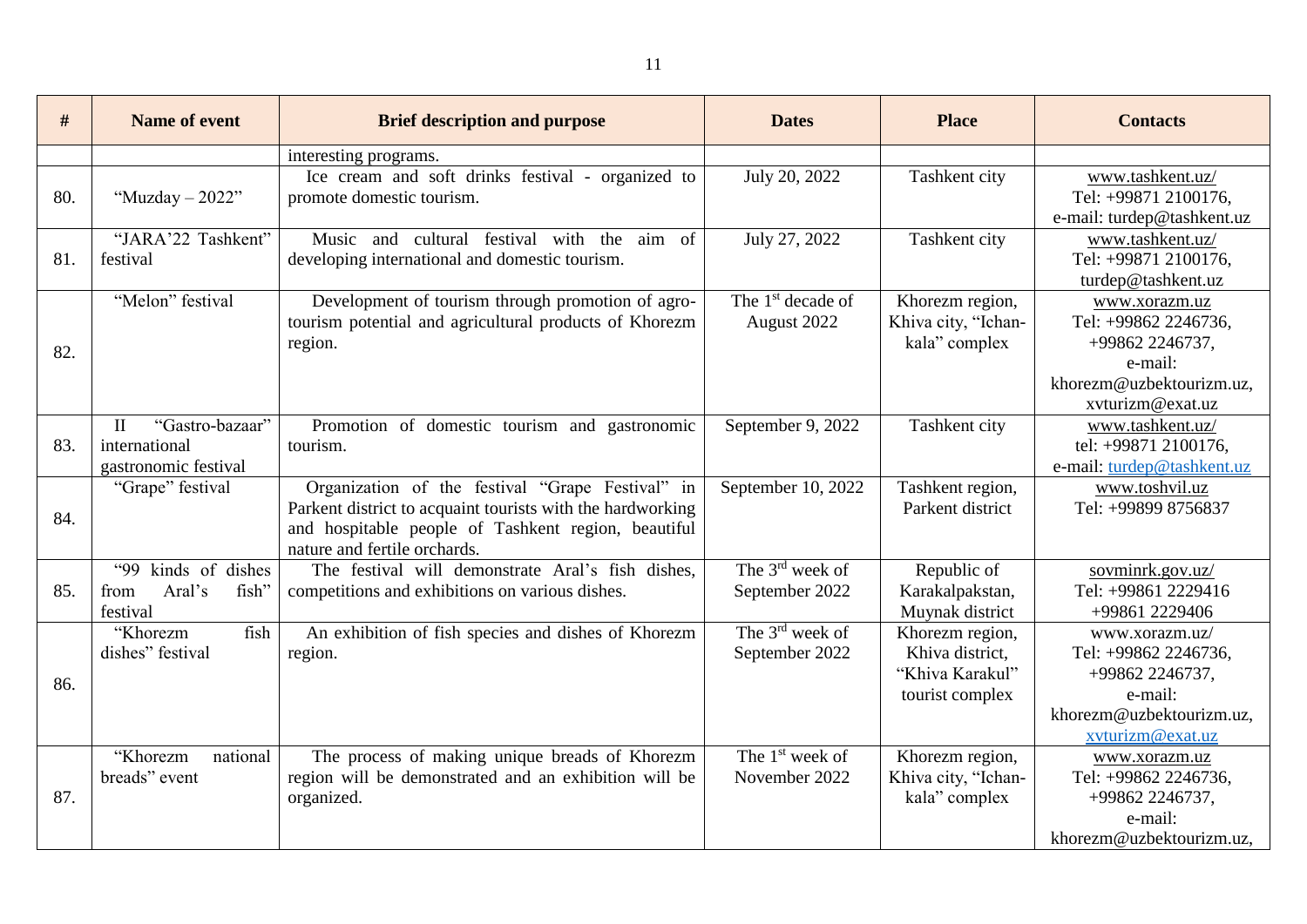| #   | <b>Name of event</b>                                                           | <b>Brief description and purpose</b>                                                                                                                                                                      | <b>Dates</b>                              | <b>Place</b>                                                   | <b>Contacts</b>                                                   |
|-----|--------------------------------------------------------------------------------|-----------------------------------------------------------------------------------------------------------------------------------------------------------------------------------------------------------|-------------------------------------------|----------------------------------------------------------------|-------------------------------------------------------------------|
|     |                                                                                |                                                                                                                                                                                                           |                                           |                                                                | xvturizm@exat.uz                                                  |
|     |                                                                                | <b>II.III. Mass sports events</b>                                                                                                                                                                         |                                           |                                                                |                                                                   |
| 88. | "National<br>Folk<br>Games" festival                                           | Organization of national folk games.                                                                                                                                                                      | The third week of<br>April 2022           | Bukhara region,<br>Shafirkan district                          | www.buxoro.uz/<br>Tel: +99865 2215550<br>https://t.me/bukhtourism |
| 89. | "Kupkari"<br>national<br>games                                                 | Further development of equestrian sports.                                                                                                                                                                 | April 16, 2022                            | Navoi region,<br>Konimex district,<br>Dongalak village         | www.navoi.uz<br>Tel: +99879 2296289<br>https://t.me/navoitourism  |
| 90. | "Zaamin<br>Ultra"<br>ultramarathon                                             | 50 km, 20 km, 10 km, 2 km races, awards ceremony<br>and concert in the territory of "Zaamin" national park in<br>Jizzakh region.                                                                          | The second week of<br>May 2022            | Jizzakh region,<br>Zaamin district                             | zaaminultra.uz<br>Tel: +99871 2074080                             |
| 91. | "Kupkari"<br>national<br>games                                                 | Wide introduction and promotion of national folk<br>games.                                                                                                                                                | The $2^{nd}$ week of<br>March 2022        | Kashkadarya<br>region, Chirakchi<br>district                   | www.qashqa daryo.uz<br>Tel: +99875 2211288                        |
| 92. | Republican<br>open<br>tournament<br>in<br>motocross                            | Promotion and development of motocross<br>and<br>creation of the necessary infrastructure.                                                                                                                | The 1 <sup>st</sup> week of<br>March 2022 | Namangan region,<br>Kosonsoy district,<br>Savanna<br>motodrome | www.namangan.uz<br>Tel: +99869 2270722                            |
| 93. | "Golden<br>Valley<br>Ring"                                                     | Marathon among professional and amateur cyclists in<br>Fergana, Andijan and Namangan regions under the<br>motto "Kokand - the tourism capital of the Turkic<br>world"                                     | The 2 <sup>nd</sup> week of April<br>2022 | Across Fergana,<br>Andijan and<br>Namangan regions             | www.motas.uz<br>Tel: +99871 2050600                               |
| 94. | "Youth<br>Cup''<br>republican competition.                                     | It is organized to promote the sport of badminton,<br>develop sports tourism and promote it among the<br>country's youth.                                                                                 | The $3^{rd}$ week of May<br>2022          | Fergana region,<br>the city of<br>Margilan                     | www.motas.uz<br>Tel: +99871 2050600                               |
| 95. | Republican<br>tournament<br>in<br>"WORKOUT",<br>streetball<br>and<br>badminton | Organizing a national tournament to promote a<br>healthy lifestyle among sports fans of all ages.                                                                                                         | May-June 2022                             | In all regions of<br>the republic                              | www.motas.uz<br>Tel: +99871 2050600                               |
| 96. | "Chimgan Challenge-<br>2022".                                                  | Mountain festival of winter extreme sports (alpine<br>skiing, snowboarding, badminton,<br>streetball, mini-<br>employees<br>of<br>football)<br>among<br>ministries<br>and<br>departments of the republic. | February 16-18, 2022                      | Tashkent region,<br>Bostanlyk district                         | www.motas.uz<br>Tel: +99871 2050600                               |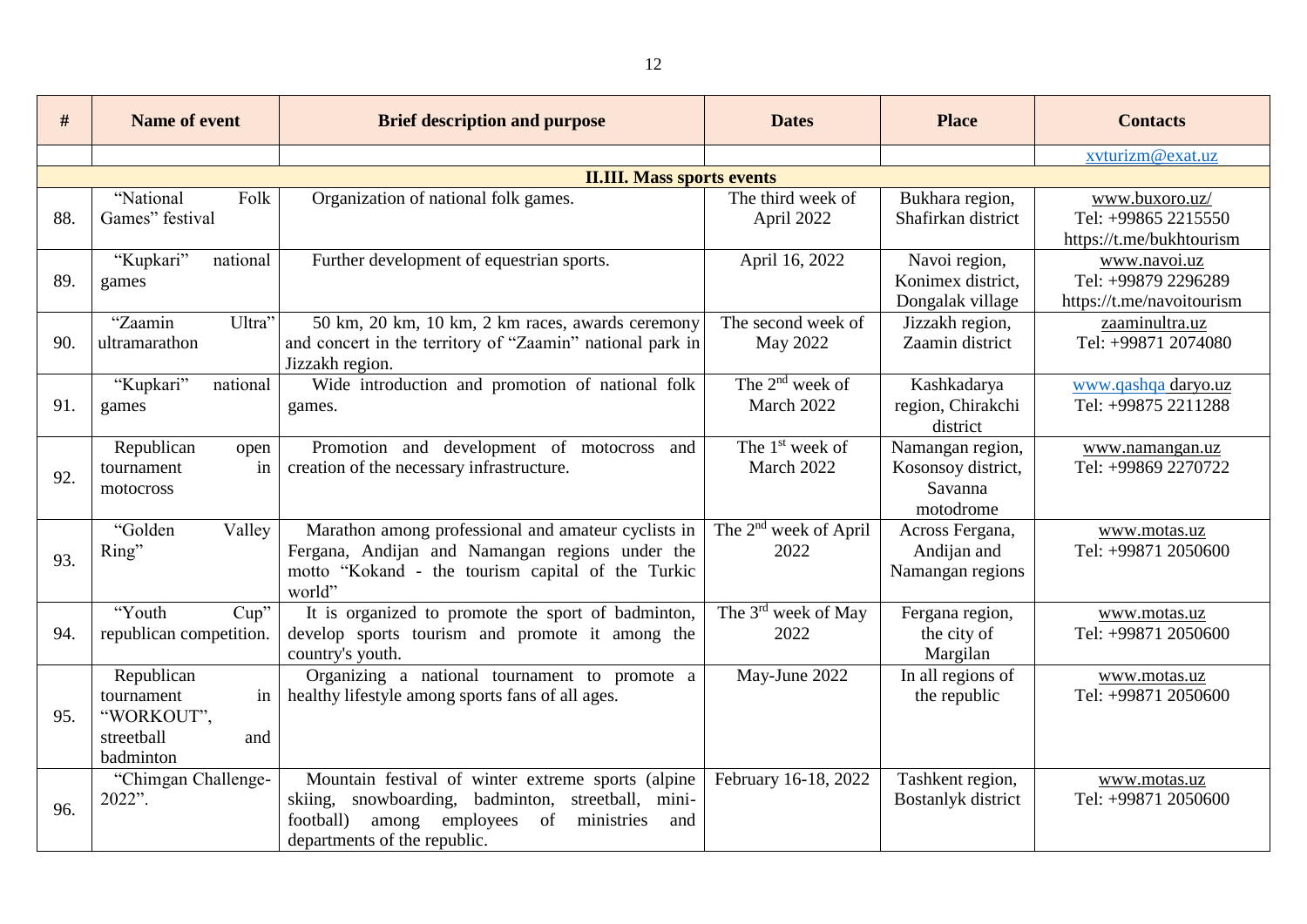| #                                            | Name of event                                     | <b>Brief description and purpose</b>                                                                                                                                                | <b>Dates</b>                                        | <b>Place</b>                                                                                                 | <b>Contacts</b>                                                                              |  |
|----------------------------------------------|---------------------------------------------------|-------------------------------------------------------------------------------------------------------------------------------------------------------------------------------------|-----------------------------------------------------|--------------------------------------------------------------------------------------------------------------|----------------------------------------------------------------------------------------------|--|
| 97.                                          | "Sky camp<br>Bo'stonliq"                          | Various sports competitions, awards ceremonies and<br>music festivals in Bostanlyk district of Tashkent region.                                                                     | The $3^{\text{rd}}$ week of<br>September 2022       | Tashkent region,<br><b>Bostanlyk</b> district                                                                | www.skycamp.uz<br>Tel:+99871 2074080                                                         |  |
| 98.                                          | "Golden"<br>Valley<br>Ring" festival              | Organizing a paragliding and parachuting festival in<br>Fergana, Andijan and Namangan regions under the<br>motto "Kokand - tourism capital of Turkic world".                        | The 2 <sup>nd</sup> week of June<br>2022            | Fergana, Andijan<br>and Namangan<br>regions                                                                  | www.motas.uz<br>Tel: +99871 2050600                                                          |  |
| 99.                                          | "Kokand Ethnosport<br>challenge-2022"<br>festival | Republican festival of national games and national<br>circus art in the park and horse-drawn carriages of the<br>"Khudoyorkhan Palace" in Kokand                                    | June 15, 2022                                       | Kokand city of<br>Fergana region                                                                             | www.motas.uz<br>Tel: +99871 2050600                                                          |  |
| 100.                                         | "Tourism and Sports<br>Week"                      | Popularization of archery sport among young people.                                                                                                                                 | The $2^{nd}$ week of<br>August 2022                 | Fergana region,<br>Rishtan district                                                                          | www.motas.uz<br>Tel: +99871 2050600                                                          |  |
| 101.                                         | "From record to new<br>record"                    | Competitions on workout and streetball organized<br>among educational institutions and students of the<br>Republic.                                                                 | The $3^{\text{rd}}$ week of<br>August 2022          | Fergana region,<br>the city of Kokand                                                                        | www.motas.uz<br>Tel: +99871 2050600                                                          |  |
| 102.                                         | "Youth Golden Ball"                               | volleyball<br>Three-stage<br>competitions<br>among<br>university students.                                                                                                          | The 1 <sup>st</sup> week of<br>October 2022         | Fergana region,<br>Fergana city<br>"Samo" sports<br>complex                                                  | www.motas.uz<br>Tel: +99871 2050600                                                          |  |
| 103.                                         | "Towards<br>new<br>records!"                      | Republican sports event for running long distances.                                                                                                                                 | The $2nd$ week of<br>October 2022                   | Fergana region,<br>the city of Kokand                                                                        | www.motas.uz<br>Tel: +99871 2050600                                                          |  |
| 104.                                         | "Leather ball"                                    | A football competition among high school students.                                                                                                                                  | The $3rd$ week of<br>October 2022                   | Kokand 1912<br>Central Stadium,<br>Fergana region,<br>Kokand city                                            | www.motas.uz<br>Tel: +99871 2050600                                                          |  |
| 105.                                         | "Tourism and Chess"<br>Week                       | Various competitions and exhibitions will be<br>organized among foreign and local tourists visiting our<br>country, in particular, in Bukhara, Surkhandarya and<br>Khorezm regions. | The 2 <sup>nd</sup> week of May<br>and October 2022 | Khorezm region,<br>Khiva city,<br>Surkhandarya<br>region, Termez<br>city, Bukhara<br>region, Bukhara<br>city | www.motas.uz<br>Tel: +99871 2050600<br>www.buxoro.uz<br>www.surxon daryo.uz<br>www.xorazm.uz |  |
| <b>II.IV. Conference, forum and seminars</b> |                                                   |                                                                                                                                                                                     |                                                     |                                                                                                              |                                                                                              |  |
| 106.                                         | "Great figures"                                   | Organization of scientific-practical seminar dedicated<br>birthdays of Alisher Navoi and Zahiriddin<br>to<br>Muhammad Babur with the participation of scientists,                   | February 14, 2022                                   | Tashkent region,<br>Tashkent district                                                                        | www.toshvil.uz<br>Tel: +99899 8521144<br>+99898 3065872                                      |  |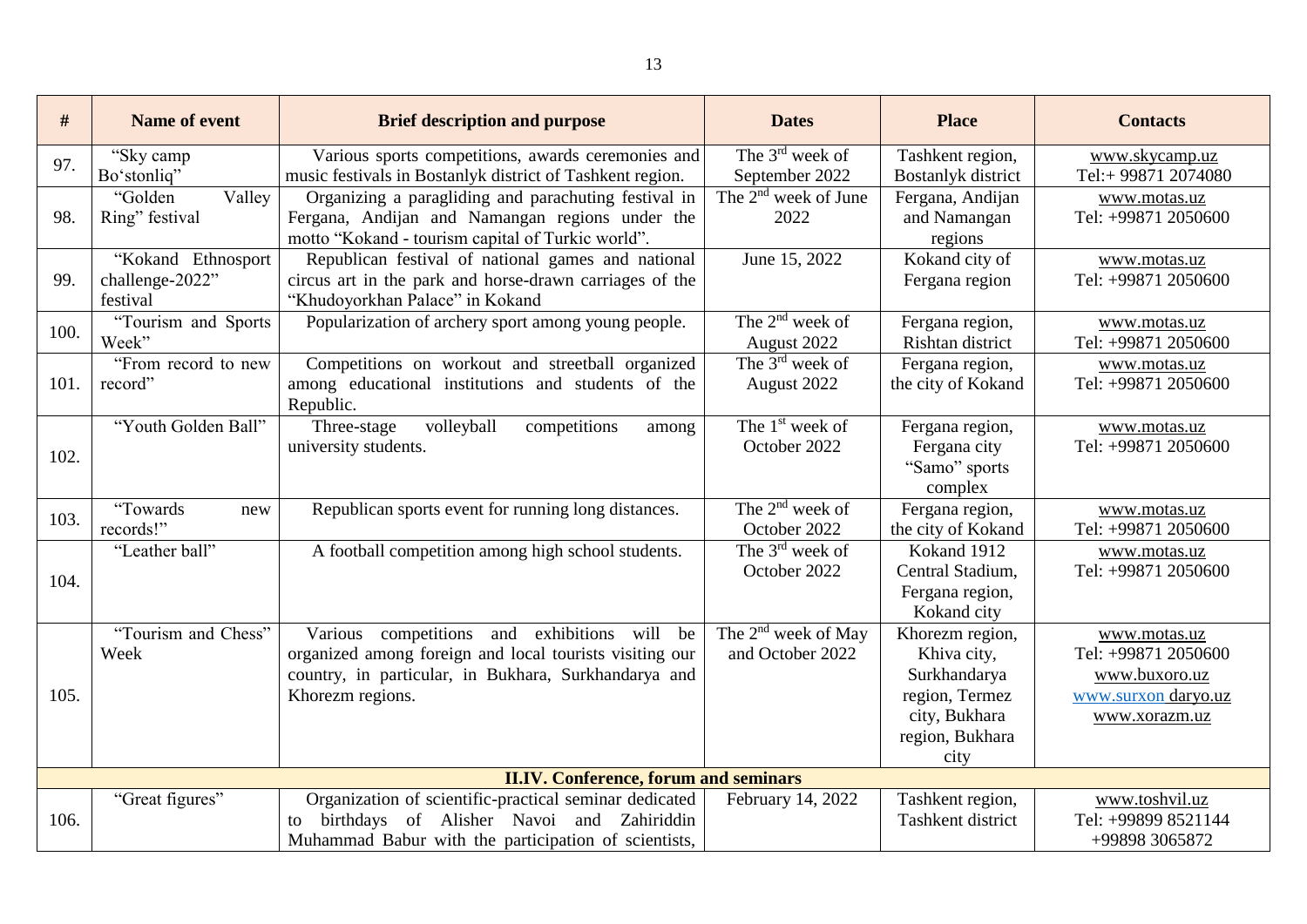| #    | <b>Name of event</b>      | <b>Brief description and purpose</b>                      | <b>Dates</b>                     | <b>Place</b>         | <b>Contacts</b>            |
|------|---------------------------|-----------------------------------------------------------|----------------------------------|----------------------|----------------------------|
|      |                           | writers, poets, journalists, school and college students  |                                  |                      |                            |
|      |                           | and teachers.                                             |                                  |                      |                            |
|      |                           | <b>II.V. Exhibitions and fairs</b>                        |                                  |                      |                            |
|      | "International            | Various exhibitions and conferences are organized         | May 18, 2022                     | In all regions of    | tmmm@exat.uz               |
| 107. | Museum Day"               | for foreign and domestic tourists visiting all regions of |                                  | the Republic         | Тел. +99871 2350310        |
|      | exhibition                | the country.                                              |                                  |                      |                            |
|      | Exhibition dedicated      | Various exhibitions will be organized for foreign and     | The 2 <sup>nd</sup> half of July | Tashkent, State      | tmmm@exat.uz               |
| 108. | the<br>125th<br>to        | domestic tourists visiting the country.                   | 2022                             | Museum of Art of     | Тел. +99871 2350310        |
|      | anniversary of master     |                                                           |                                  | Uzbekistan           |                            |
|      | Momin                     |                                                           |                                  |                      |                            |
|      |                           | Various exhibitions will be organized for foreign and     | The $2nd$ half of July           | Fergana region,      | tmmm@exat.uz               |
| 109. | "Rare<br>Manuscripts"     | domestic tourists visiting the country.                   | 2022                             | Museum of            | Тел. +99871 2350310        |
|      | exhibition                |                                                           |                                  | History and          |                            |
|      |                           |                                                           |                                  | Culture              |                            |
|      |                           | Various exhibitions will be organized for foreign and     | August 25 -                      | Bukhara region,      | tmmm@exat.uz               |
|      | Exhibition<br>of          | domestic tourists visiting the country.                   | September 10, 2022               | <b>Bukhara State</b> | Тел. +99871 2350310        |
|      | "Modern<br>Bukhara        |                                                           |                                  | Museum-Reserve       |                            |
| 110. | embroidery (Gijduvan,     |                                                           |                                  | "Sitorai Moxi-       |                            |
|      | Vobkent,<br>Shafirkan,    |                                                           |                                  | Xosa" Museum of      |                            |
|      | Nurota schools)"          |                                                           |                                  | Folk Applied         |                            |
|      | "Khan's                   |                                                           | The first week of                | Decorative Arts      |                            |
|      | Apple"                    | The agro-tourism potential of the region will be          | October 2022                     | Khorezm region,      | www.xorazm.uz              |
|      | agro-tourism exhibition   | demonstrated by promoting the famous Khan's apples        |                                  | Hazarasp district,   | Tel: +99862 2246736,       |
| 111. |                           | grown in Hazarasp district.                               |                                  | Karvak village       | +99862 2246737,<br>e-mail: |
|      |                           |                                                           |                                  |                      | khorezm@uzbektourizm.uz,   |
|      |                           |                                                           |                                  |                      | xvturizm@exat.uz           |
|      | Exhibition<br>of          | Taking into account the fact that our country is a        | The first week of                | Khorezm region,      | www.xorazm.uz              |
| 112. | Turkmen and Kazakh        | multi-ethnic nation, a demonstration of national dishes   | December 2022                    | Urgench district,    | Tel: +99862 2246736,       |
|      | dishes<br>national<br>and | will be held.                                             |                                  | "Ulli Hovli"         | +99862 2246737             |
|      | traditions                |                                                           |                                  | complex              |                            |
|      | of<br>Exhibition<br>the   | An event dedicated to the 85th anniversary of the         | The first and second             | Museum of            | tmmm@exat.uz               |
| 113. | book "History of the      | museum. An exhibition will be organized for foreign and   | weeks of December                | Applied Arts in      | тел. +99871 2350310        |
|      | Museum of Applied         | local tourists who attended the presentation of the book  | 2022                             | Tashkent             |                            |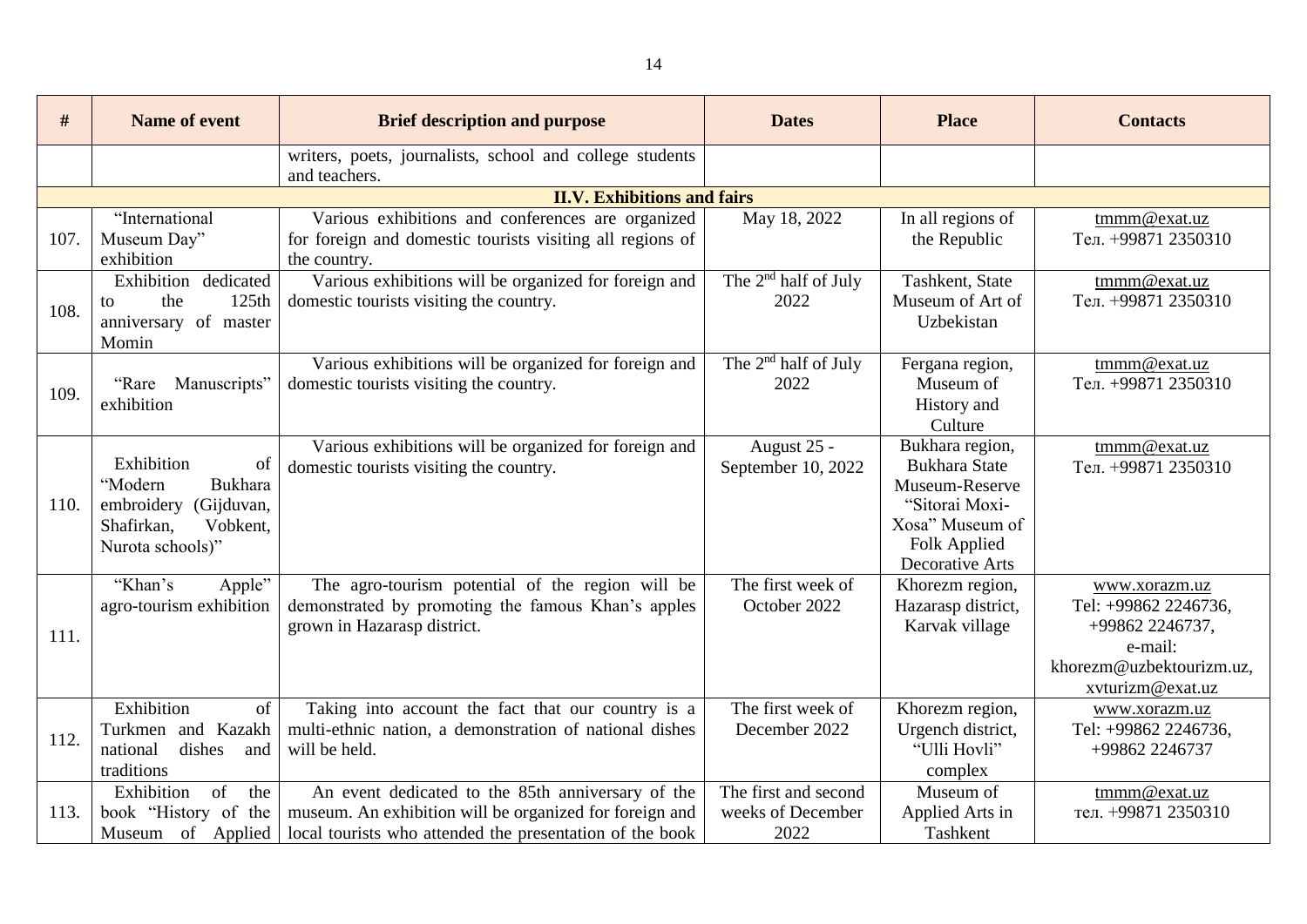| #    | <b>Name of event</b>                           | <b>Brief description and purpose</b>                                                                                                             | <b>Dates</b>                                | <b>Place</b>                                                                                       | <b>Contacts</b>                                                                                                     |
|------|------------------------------------------------|--------------------------------------------------------------------------------------------------------------------------------------------------|---------------------------------------------|----------------------------------------------------------------------------------------------------|---------------------------------------------------------------------------------------------------------------------|
|      | Arts"                                          | "History of the Museum of Applied Arts".                                                                                                         |                                             |                                                                                                    |                                                                                                                     |
|      |                                                | <b>II.VI. Activities in the field of handicrafts and applied arts</b>                                                                            |                                             |                                                                                                    |                                                                                                                     |
| 114. | "Young craftsmen"<br>exhibition                | Demonstration of applied arts by young students                                                                                                  | March 11-12, 2022                           | "Youth<br>Creativity" Palace<br>in Tashkent                                                        | www.yoshlar ittifoqi.uz/<br>Tel: +99890 9758535                                                                     |
| 115. | "Embroidery"<br>festival                       | Demonstration of national embroidery products.                                                                                                   | The 2 <sup>nd</sup> week of April<br>2022   | Bukhara region,<br>Shafirkan district                                                              | www.buxoro.uz/<br>Tel: +99865 2215550<br>https://t.me/bukhtourism                                                   |
| 116. | "National costumes"<br>exhibition              | Promotion of Khorezm ancient national and modern<br>costumes, combining national and modern styles.                                              | The 3 <sup>rd</sup> week of April<br>2022   | Khorezm region,<br>Urgench district,<br>"Ulli Hovli"<br>complex                                    | www.xorazm.uz<br>Tel: +99862 2246736,<br>+99862 2246737,<br>e-mail:<br>khorezm@uzbektourizm.uz                      |
| 117. | "Fine and<br>applied<br>arts" festival         | Support and encourage young talents, their interests<br>and aspirations.                                                                         | The 3 <sup>rd</sup> decade of<br>April 2022 | Tashkent, Central<br>Exhibition Hall of<br>the Academy of<br>Arts and<br>throughout the<br>country | www.art-academy.uz<br>Tel: +99871 2321766<br>e-mail: iyobib@umail.uz                                                |
| 118. | Festival of "Gijduvan<br>ceramics and cooks"   | Demonstration of famous Gijduvan pottery, methods<br>of preparation of national dishes by skilled cooks,<br>organization of master classes.      | The 1 <sup>st</sup> week of May<br>2022     | Bukhara region,<br>Gijduvan district                                                               | www.buxoro.uz/<br>Tel: +99865 2215550<br>https://t.me/bukhtourism                                                   |
| 119. | "Khiva flavors and<br>ancient crafts" festival | The tourism potential of Khorezm region will be<br>promoted through the organization of an exhibition of<br>national crafts and national dishes. | The 2 <sup>nd</sup> week of May<br>2022     | Khorezm region,<br>Khiva city, "Ichan-<br>kala" complex                                            | www.xorazm.uz<br>Tel: +99862 2246736,<br>+99862 2246737,<br>e-mail:<br>khorezm@uzbektourizm.uz,<br>xvturizm@exat.uz |
| 120. | "Sozana<br>and<br>embroidery" festival         | Take measures to increase the flow of local and<br>foreign tourists visiting Navoi region.                                                       | June 2, 2022                                | Navoi region,<br>Nurata district,<br>Said ota MFY,<br>Chashma complex                              | www.navoiy.uz<br>Tel: +99879 2296289<br>https://t.me/navoitourism<br>navoi.uz<br>https://t.me/navoiuz_official      |